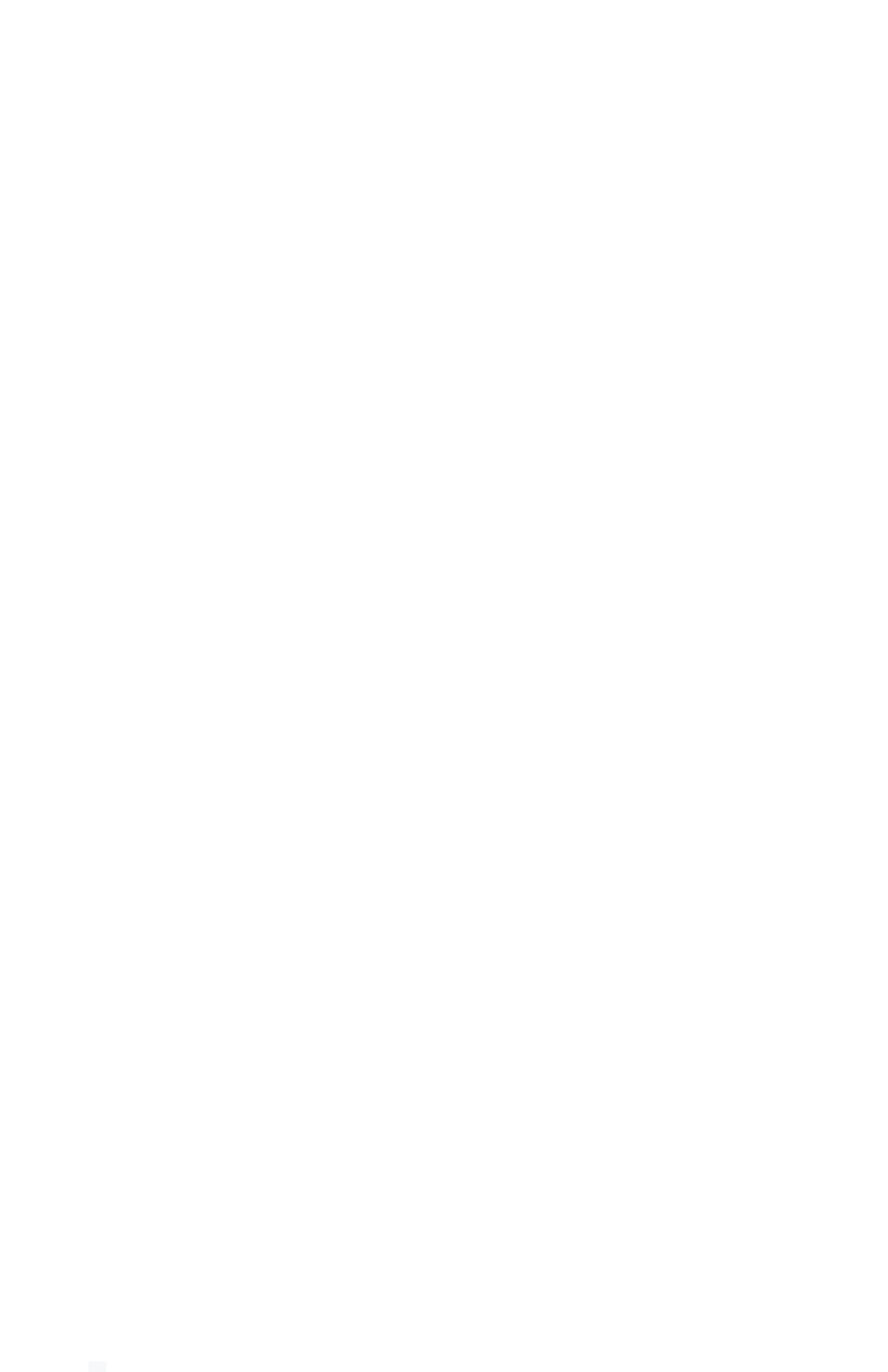## **Table of contents**

| Message from Richard Cordray, Director of CFPB 2                                                               |  |
|----------------------------------------------------------------------------------------------------------------|--|
| The Consumer Financial Protection Bureau (CFPB) 3<br>Message from the Office of Minority and Women Inclusion 4 |  |
| Our commitment to Minority-Owned<br>and Women-Owned Businesses (MWOBs) 6                                       |  |
|                                                                                                                |  |
| Historical obligations by product/service categories 9                                                         |  |
|                                                                                                                |  |
|                                                                                                                |  |
| Finding opportunities and selling to the government 12                                                         |  |
| Definition of Minority-Owned                                                                                   |  |
| and Women-Owned Businesses (MWOBs)*  17                                                                        |  |
|                                                                                                                |  |
|                                                                                                                |  |
|                                                                                                                |  |
|                                                                                                                |  |
|                                                                                                                |  |
|                                                                                                                |  |
| Becoming a SEWP prime contract holder or subcontractor  29                                                     |  |
|                                                                                                                |  |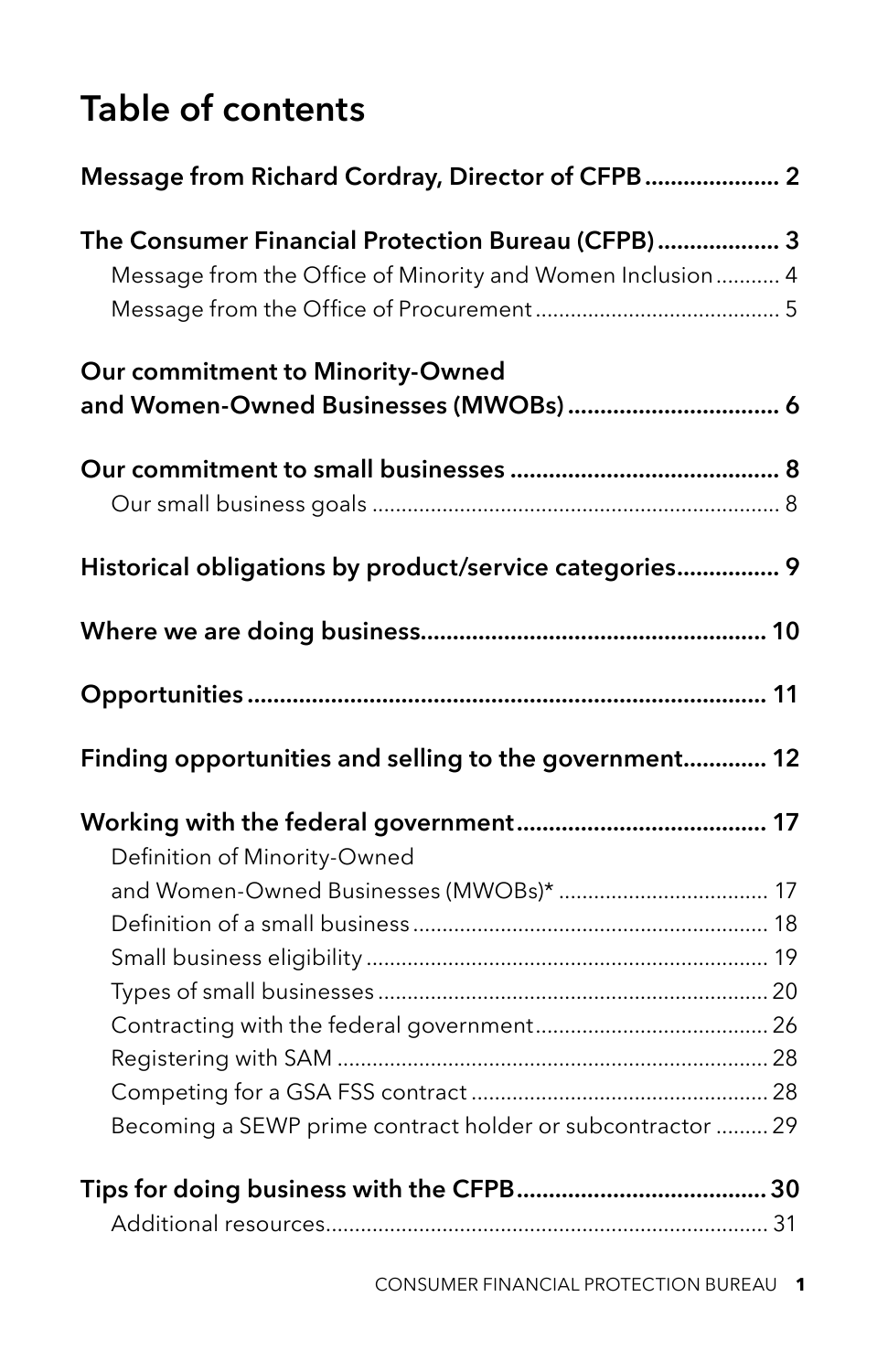# <span id="page-3-0"></span>The Consumer Financial Protection Bureau (CFPB)

## **Who we are**

- Founded as a result of the Dodd-Frank Wall Street Reform and Consumer Protection Act which was signed into law in July 2010
- Hold primary responsibility for regulating financial products and services aimed at the American consumer
- **•** Have jurisdiction over banks, credit unions, payday lenders, mortgage servicers, foreclosure relief services, debt collectors, and other financial services

## **What we do**

- Write rules, supervise financial companies, and enforce federal consumer financial protection laws
- Restrict unfair, deceptive, or abusive acts or practices
- **•** Take consumer complaints
- Promote financial education
- § Research consumer behavior
- Monitor financial markets for new risks to consumers
- Enforce laws that outlaw discrimination and other unfair treatment in consumer finance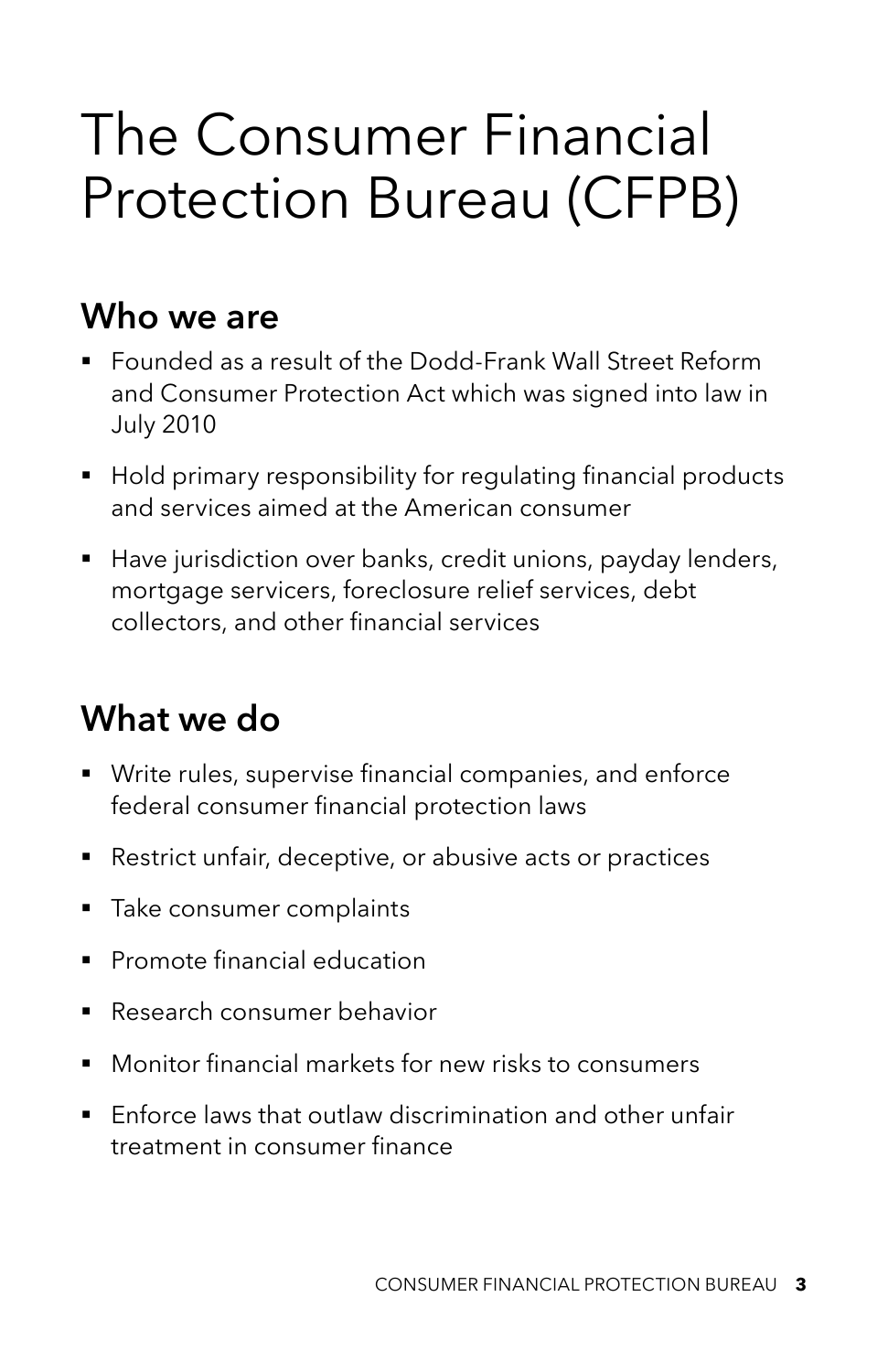## <span id="page-4-0"></span>Our commitment to Minority-Owned and Women-Owned Businesses (MWOBs)

The Office of Minority and Women Inclusion (OMWI) maintains a commitment to the continuous improvement of Bureau MWOB inclusion practices at all levels of business activities.

To ensure that to the maximum extent possible MWOBs compete for a fair portion of Bureau procurements, OMWI, in coordination with the Office of Procurement, develops and implements standards and procedures in accordance with the Dodd-Frank Wall Street Reform and Consumer Protection Act. By way of its Good Faith Effort directive, OMWI also advocates for contractor and subcontractor inclusion of women and minorities in the workplace.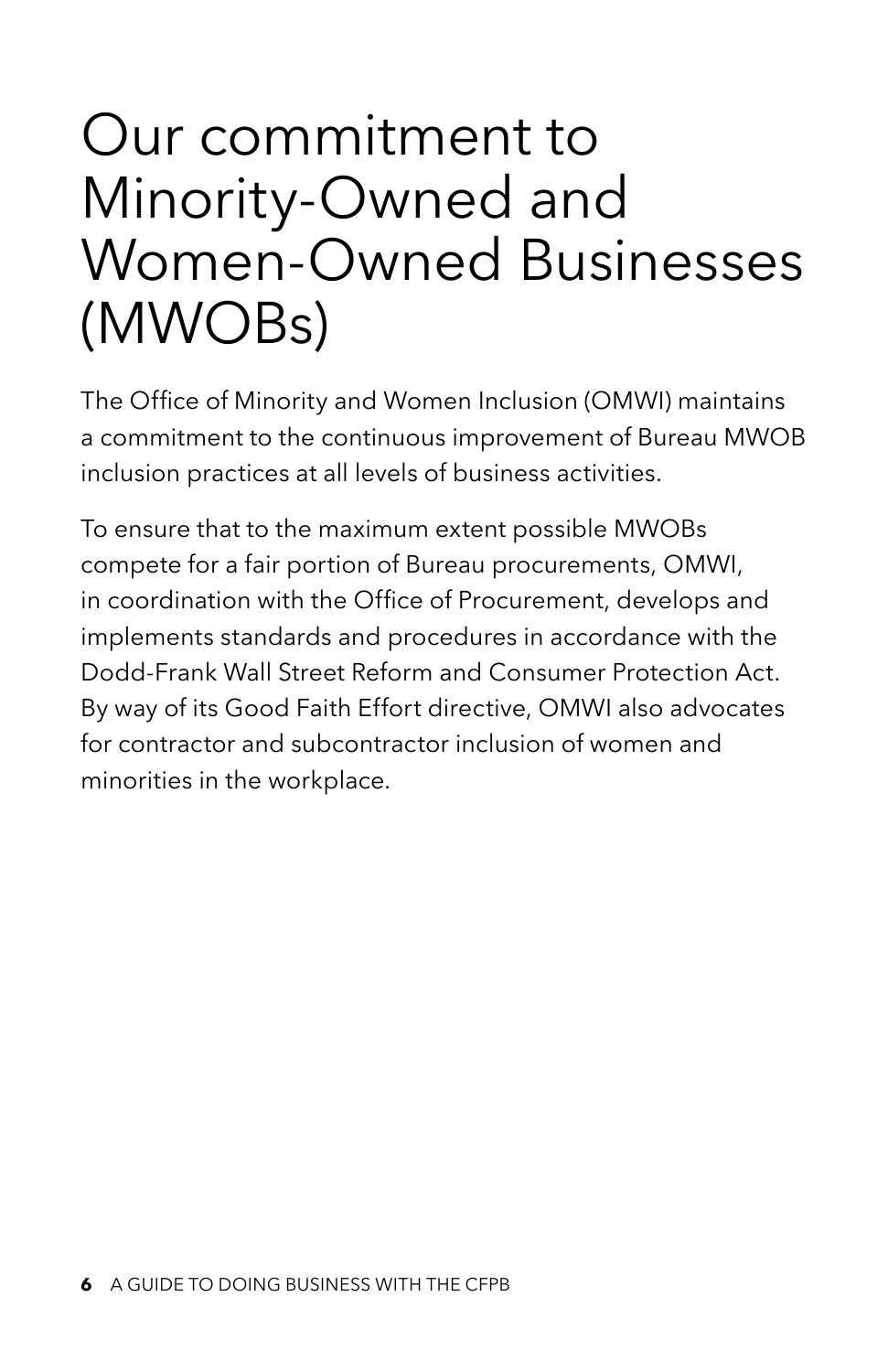|                                                                  | Minority-<br>Owned | Women-<br>Owned | <b>Minority and</b><br>Women-<br>Owned |
|------------------------------------------------------------------|--------------------|-----------------|----------------------------------------|
| <b>MWOB</b><br>Contract<br><b>Actions</b>                        | 333                | 300             | 500                                    |
| <b>CFPB Total</b><br>Contract<br><b>Actions</b>                  | 1391               | 1391            | 1391                                   |
| <b>MWOB</b><br>Percent<br>of Total<br>Contract<br><b>Actions</b> | 24%                | 22%             | 36%                                    |
| <b>MWOB</b><br>Obligations<br>in Dollars                         | \$39,028,281       | \$20,248,894    | \$51,995,823                           |
| <b>CFPB Total</b><br>Obligations<br>in Dollars                   | \$168,832,226      | \$168,832,226   | \$168,832,226                          |
| <b>MWOB</b><br>Percent<br>Obligations                            | 23%                | 12%             | 31%                                    |

#### **FY17 CFPB minority-owned and women-owned utilization**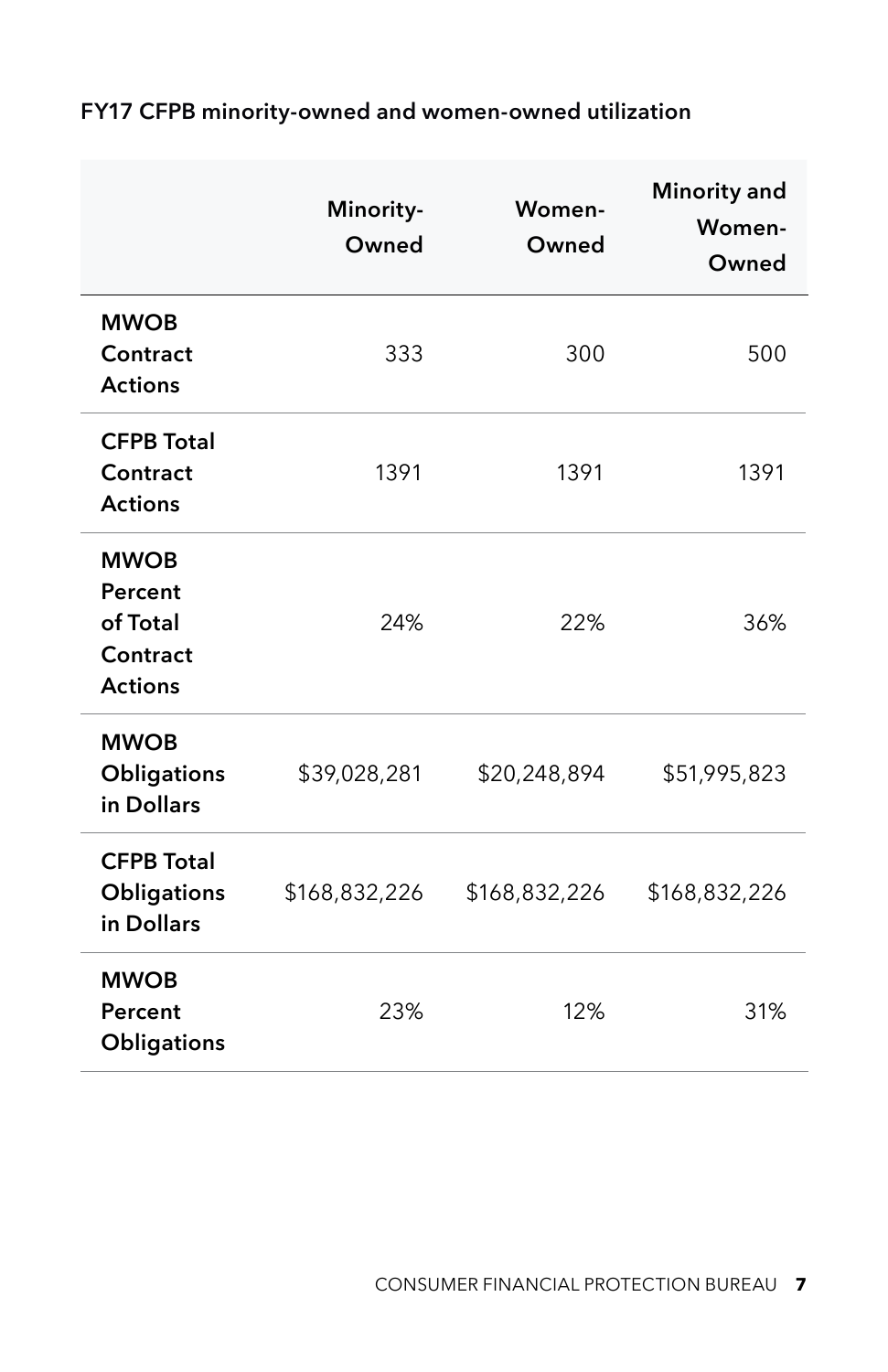# <span id="page-6-0"></span>Our commitment to small businesses

## **Our small business goals**

As the main economic drivers and job creators in America, small businesses play a crucial role in the U.S. economy. The CFPB fully recognizes the importance of small businesses and is committed to partnering with them for contracting opportunities.

To ensure that small businesses receive a portion of federal procurements, Congress has established annual goals of 23% for the amount of contract dollars that should be directed towards different socioeconomic categories of small businesses. The CFPB, in its commitment to promoting small businesses, has individually set a higher goal of 28.5%. For FY17, the CFPB achieved 30.1%, exceeding the agency's goal by more than 1.5% and the FY17 government overall percentage of 22.85% by more than 7%.

#### **CFPB vs. government small business dollars**

(as a percentage of total eligible dollars FY17)

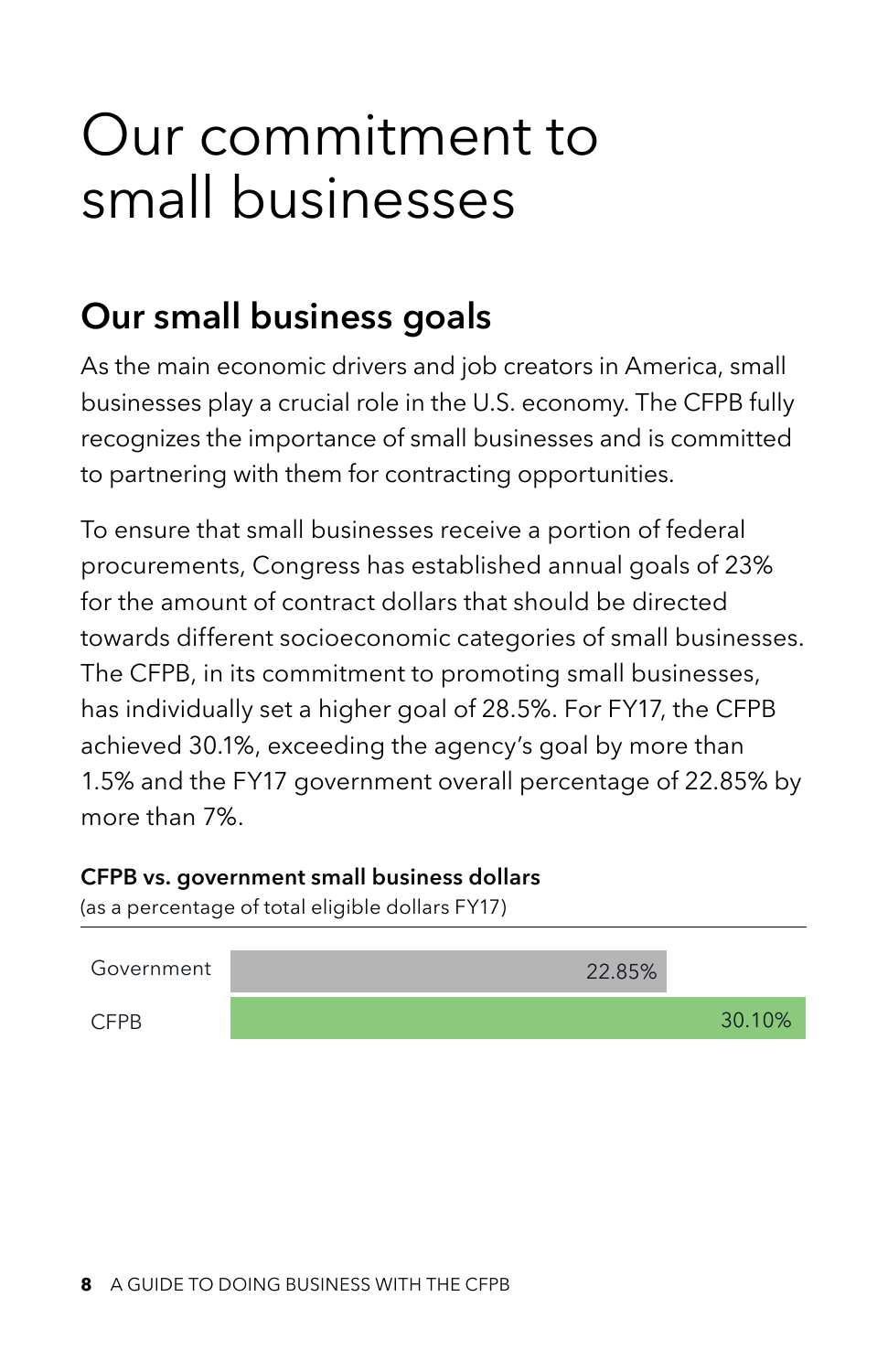# <span id="page-7-0"></span>Historical obligations by product/service categories

In FY17, the CFPB used 92 different NAICS codes, but Professional, Scientific, and Technical services was the most common.

#### NAICS stands for North American Industry Classification System.

It is the standard numbering system used by North American businesses and government to classify business establishments by their economic activity or process of production ([www.](http://www.census.gov/eos/www/naics) [census.gov/eos/www/naics](http://www.census.gov/eos/www/naics)).

#### **FY17 obligations by NAICS code**

Total obligations: \$168.8M | Contract transactions: 1,391 (NAICS 1st 2 digits in parentheses)

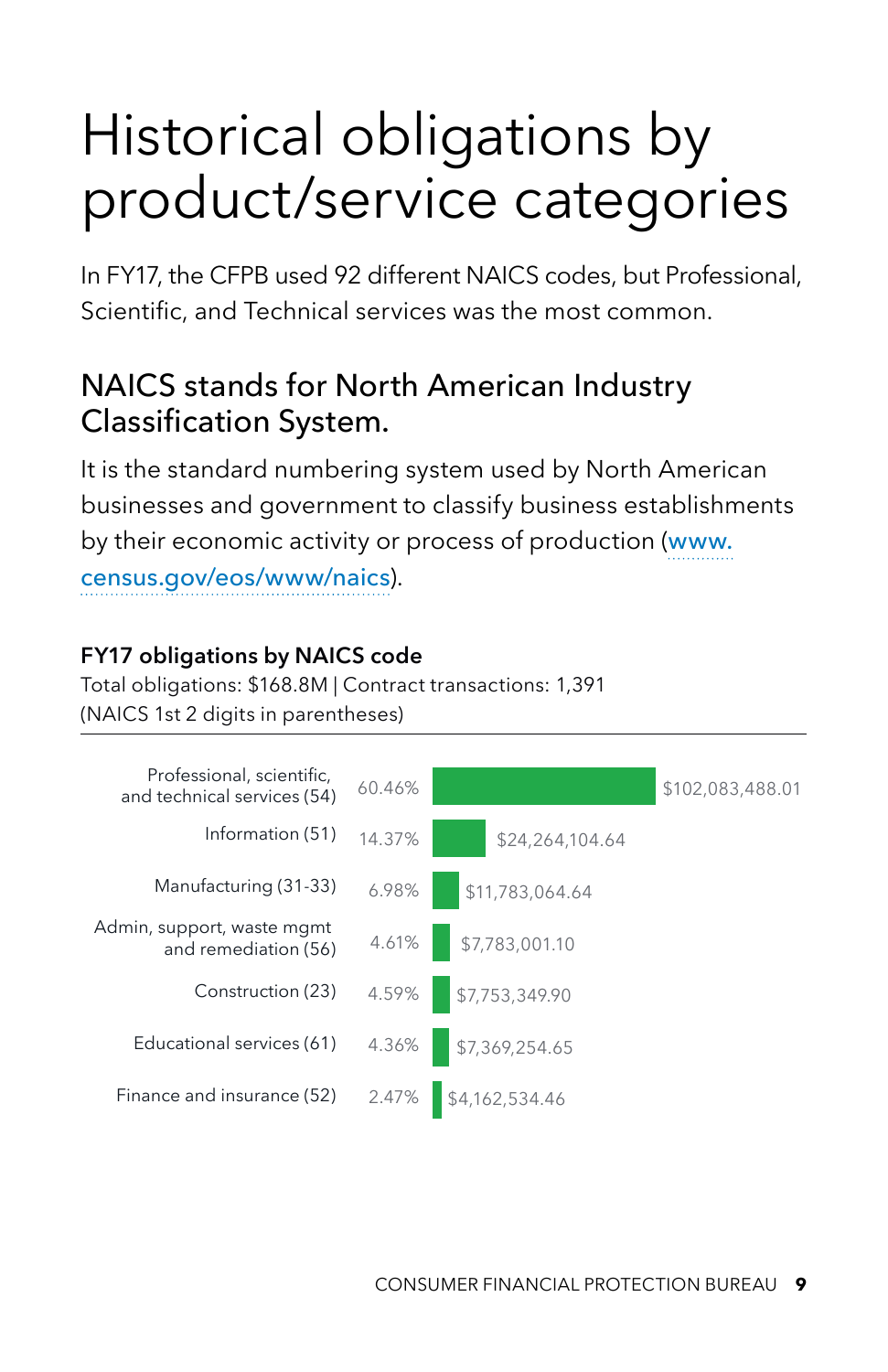# <span id="page-8-0"></span>Where we are doing business

In FY17, 35 different states served as the principal place of performance for CFPB contractors, but the District of Columbia, Virginia and California comprised over 83% of total obligated dollars.

#### **FY17 action obligations by principal place of performance**

NOTE: Data is pulled from FPDS and is meant to be a historical snapshot for informational purposes, not a predictor of future places of performance by the Bureau.

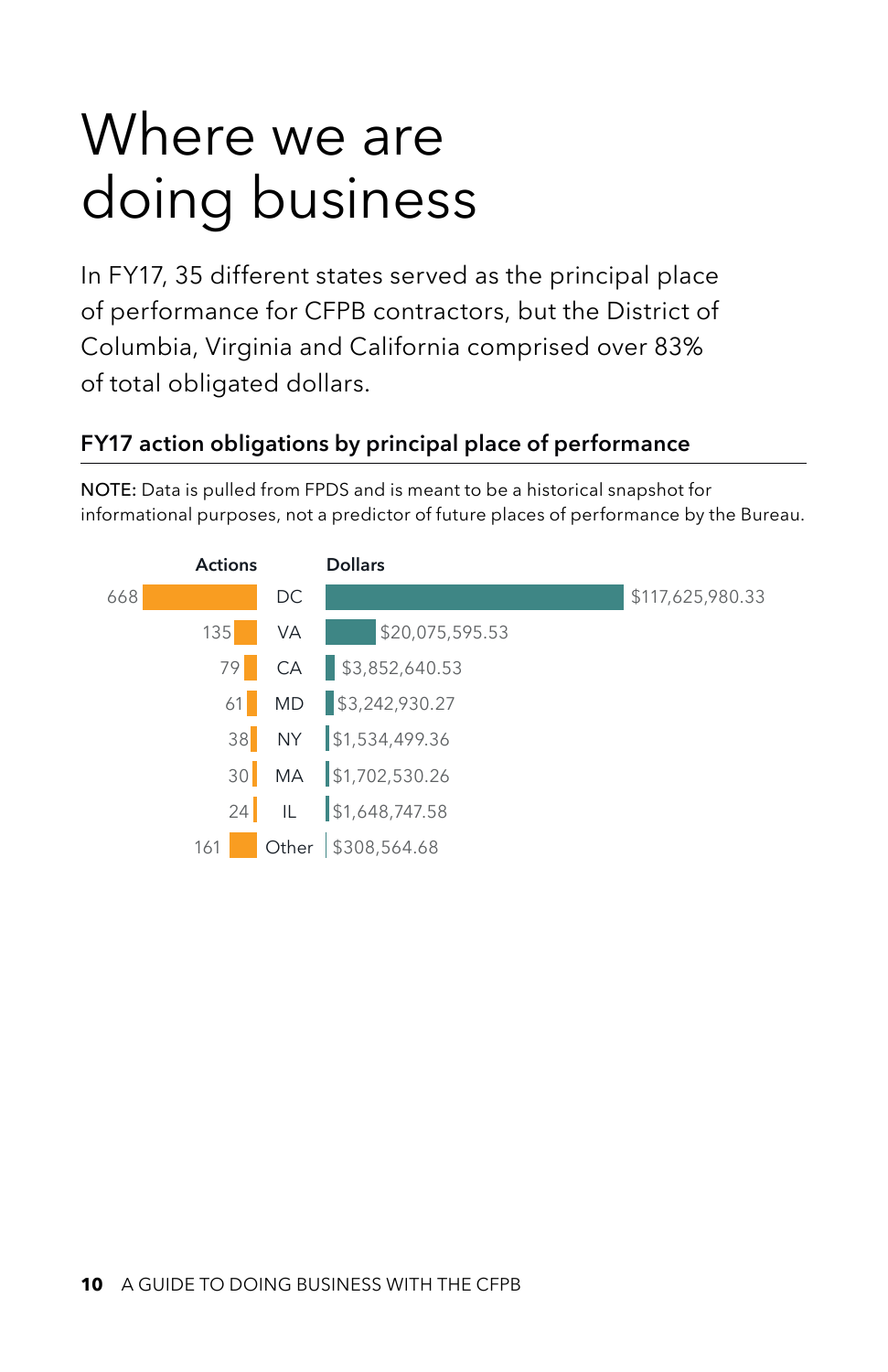# <span id="page-9-0"></span>**Opportunities**

We openly communicate contract opportunities using a variety of government portals and websites.

- 1. Federal Business Opportunities (FedBizOpps, [www.fbo.gov](http://www.fbo.gov))
- 2. General Services Administration (GSA) eBuy, [www.ebuy.gsa.](http://www.ebuy.gsa.gov) [gov](http://www.ebuy.gsa.gov)
- 3. Solutions for Enterprise-Wide Procurement (SEWP), [www.](http://www.sewp.nasa.gov) [sewp.nasa.gov](http://www.sewp.nasa.gov), for IT products and product-based services.
- 4. Forecasted opportunities on www.consumerfinance.gov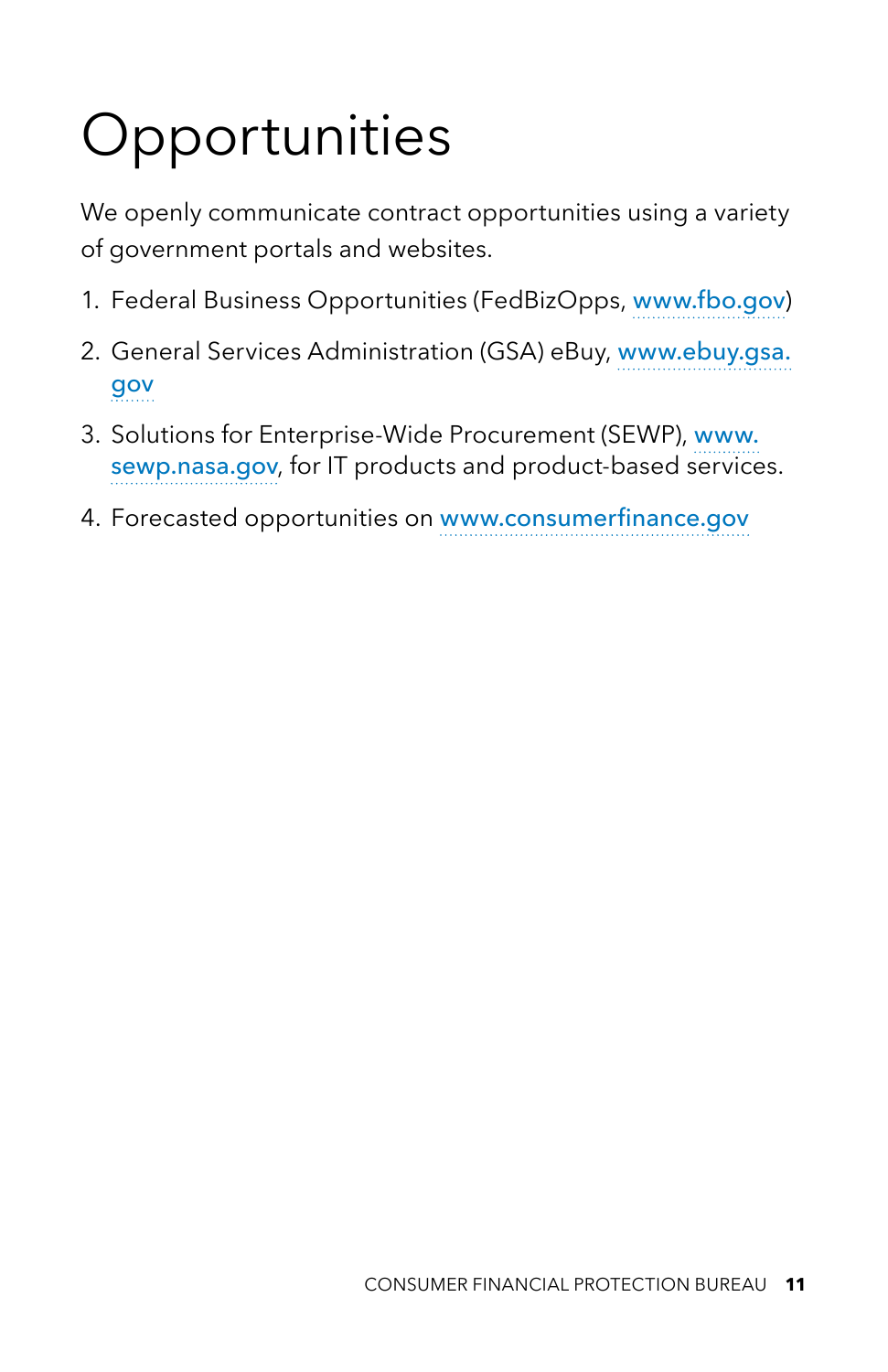# <span id="page-10-0"></span>Finding opportunities and selling to the government

The acquisition process begins when an agency decides to seek goods or services from the private sector. The federal contracting community most commonly uses the following three procurement methods:

■ Open Market Acquisitions (unrestricted, and various small business set-aside competitions, including 8(a) set-asides, are performed under this procurement method)

#### æ **8(a) program**

A Small Business Administration (SBA) program intended to provide assistance to economically and/or socially disadvantaged business owners. The initiative, which originated out of Section 8(a) of the Small Business Act hence its name—provides participants with access to a variety of business development services, including the opportunity to receive federal contracts on a sole-source or limited competition basis.

- § Government Purchase Card (GPC) program, also known as the GSA SmartPay Program, provides charge cards to government agencies/departments to procure goods and services under the micro-purchase threshold.
- General Services Administration (GSA) Federal Supply Schedules. (Orders can be procured from pre-existing contracting vehicles)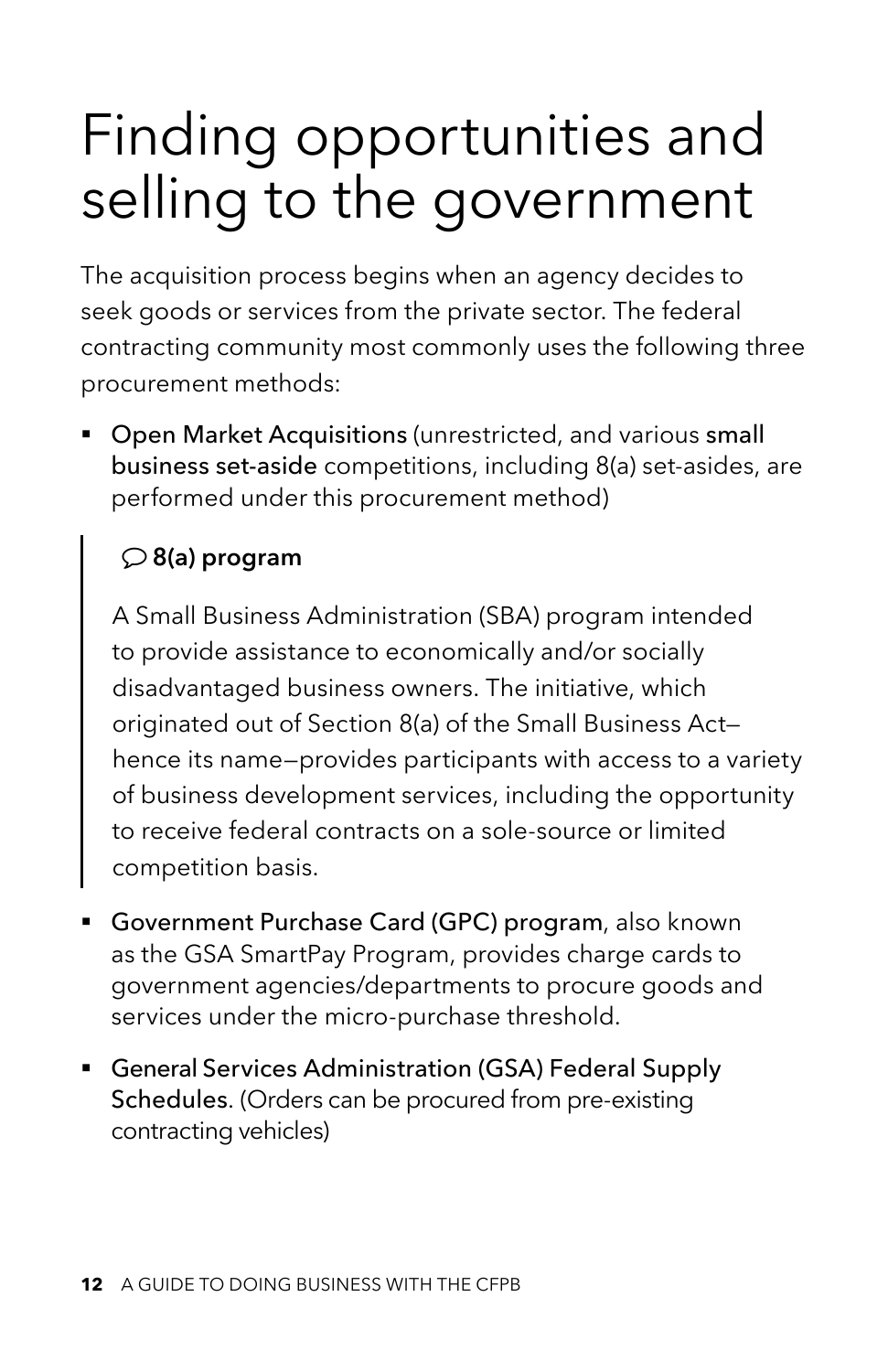In addition, all MWOBs and small businesses should consider partnering with other firms to sell to the federal government; for example, you might seek to perform as a subcontractor for a vendor [prime contractor] that is active in federal contracting.

## **Open market acquisitions**

Federal agencies can buy from commercial vendors in a variety of ways. Competition among multiple companies for federal procurement opportunities helps ensure that the government will obtain the highest quality work at the best value.

Open market federal solicitations are published at [www.fbo.](http://www.fbo.gov) [gov](http://www.fbo.gov), the federal government's procurement portal, which lists upcoming procurements valued at or over \$25,000. Companies wishing to compete for an open market contract must submit a bid or proposal to do the work. The agency then selects the best offer and awards the contract to the winning firm.

## **Small business set-asides**

The Small Business Program helps assure that small businesses are awarded a fair proportion of government contracts by reserving certain government purchases exclusively for participation by small business concerns.

The determination to make a small business set-aside is usually made by the Contracting Officer (CO).

Under the set-aside program, every acquisition for supplies or services that has an anticipated dollar value exceeding \$3,500 (micro-purchase threshold) but not over \$150,000 (simplified acquisition threshold) is automatically reserved for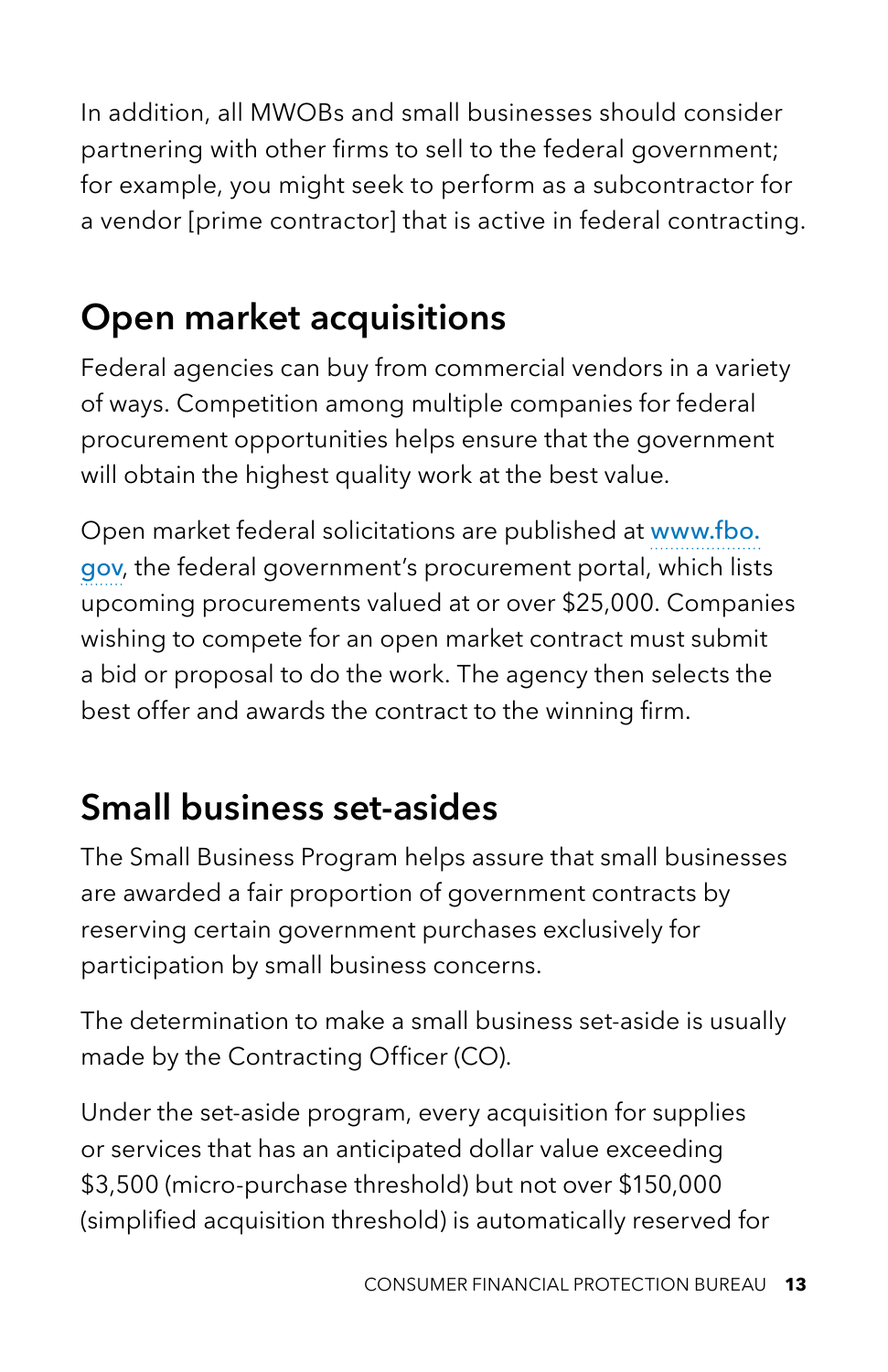small businesses, unless there is not a reasonable expectation that offers will be obtained from two or more responsible small business concerns that are competitive in terms of market prices, quality, and delivery. If one acceptable offer is received, the CO is required to make the award to that firm. If no acceptable offers are received, the set-side will be withdrawn, and goods or services may be solicited on an unrestricted basis.

For contracts over \$150,000, the CO is required to set it aside if there is a reasonable expectation that offers will be obtained from at least two responsible small business concerns and that the award will be made at fair market prices. In some cases, the CO will first do market research by issuing a "Sources Sought Notice" asking for small businesses to respond with a brief written statement of their qualifications to provide a particular good or service. If the CO determines that at least two competitive offers will be received, the procurement will be set aside. The agency can also set aside a procurement for a particular type of small business such as a HUBZone (a small company that operates and employs people in Historically Underutilized Business Zones) or an SDVOSB (a service-disabled veteran-owned small business).

## **Government Purchase Card**

Federal government agencies began using the purchase card in the late 1980s as a way to acquire small-dollar items in a more efficient manner than open market acquisitions.

The Bureau has a Purchase Card program where holders can go directly to the supplier or service provider for their micropurchase (i.e., under \$3,500) needs.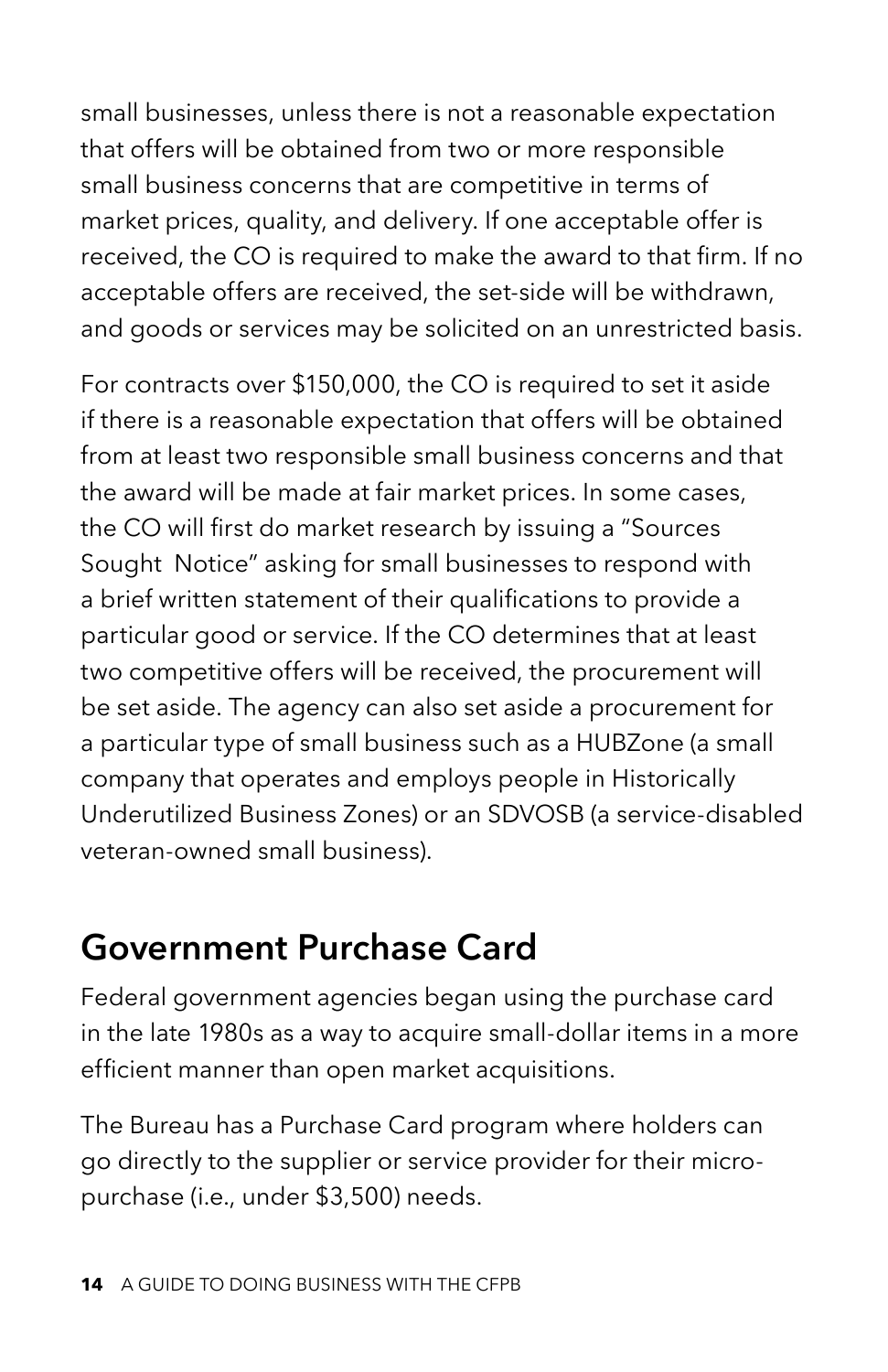## **GSA Schedules**

Federal agencies often select potential vendors from the General Services Administration (GSA) Schedules, also referred to as Multiple Award Schedules or Federal Supply Schedules (FSS). Administered by the GSA, the schedules deliver millions of commercial supplies and services at volume discount pricing to government purchasers.

Whether your firm sells everyday items like cleaning supplies or provides specialized services like language translation or event planning, the schedules likely have a contract category that fits your business. To be listed on the GSA Schedules, contractors must offer to sell their products or services to the government at what the GSA considers to be a fair and reasonable price. Federal agencies throughout the government may then buy from the vendor at the schedule-listed price or ask listed vendors to compete for specific procurements.

Becoming a schedule contractor is a multi-step process and can take several months to complete. More information: [www.gsa.](http://www.gsa.gov/portal/category/100635) [gov/portal/category/100635](http://www.gsa.gov/portal/category/100635).

## **Sole source procurements**

The government may also award a contract to a company without holding a competition. This kind of award is called a sole source and is available only under special circumstances (e.g., only one firm can perform the work, national security concerns) set out in federal law.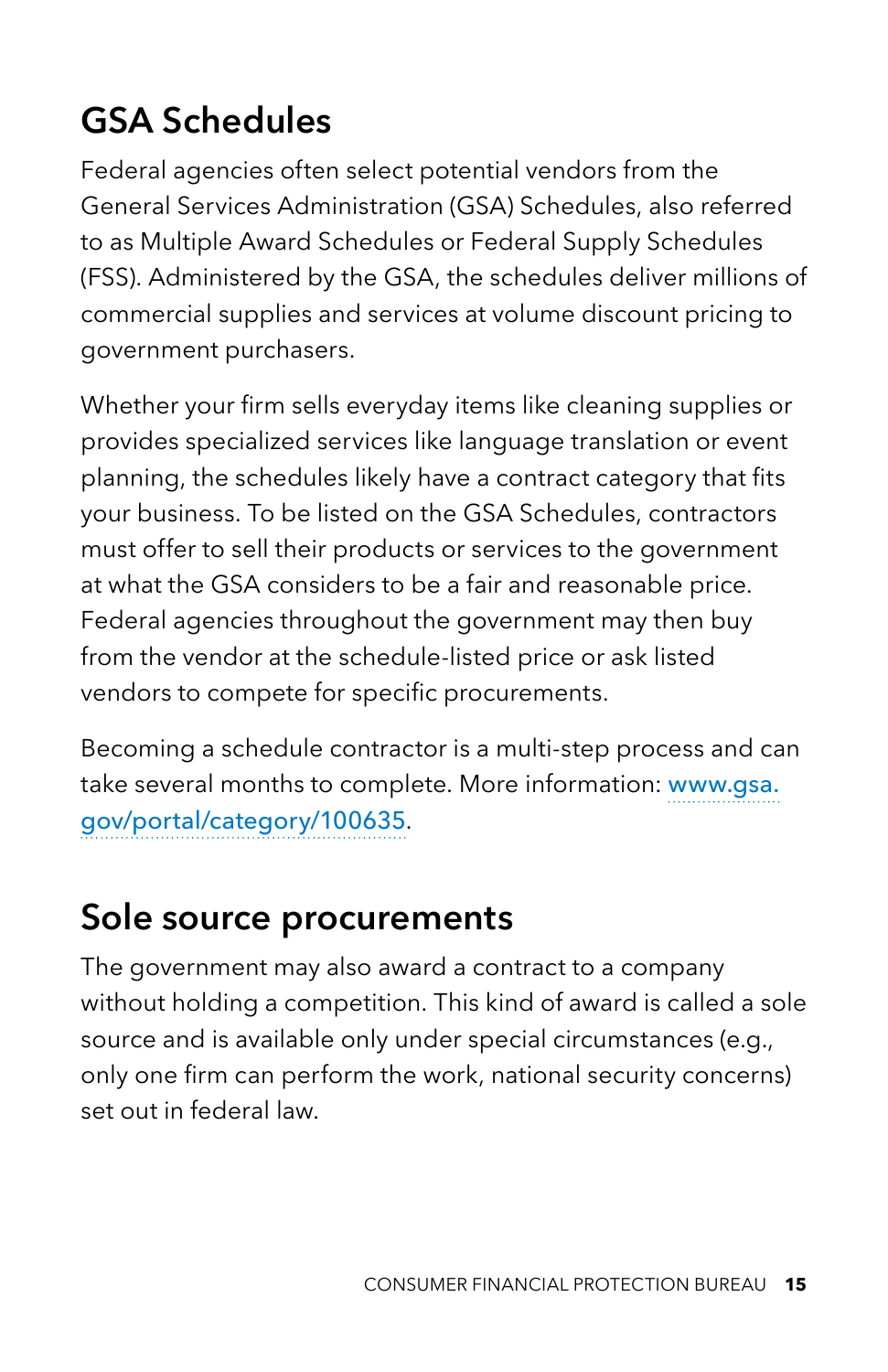## **Subcontracting**

Small firms can partner with other companies that have government contracts or are bidding as prime contractors. Smaller companies often fill niches that complement a prime contractor's services. Large firms bidding on contracts valued at \$700,000 (\$1.5 million for construction) or more, and that have subcontracting possibilities, must submit an acceptable subcontracting plan that set percentage (based on the contract's total value) and dollar goals for the award of subcontracts to small business, veteran-owned small business, service-disabled veteran-owned small business, HUBZone, small disadvantaged business and women-owned small business concerns.

Subcontracting can present minority-owned, women-owned and small businesses with opportunities that might otherwise be unattainable because of limited resources, staffing, capital, or experience.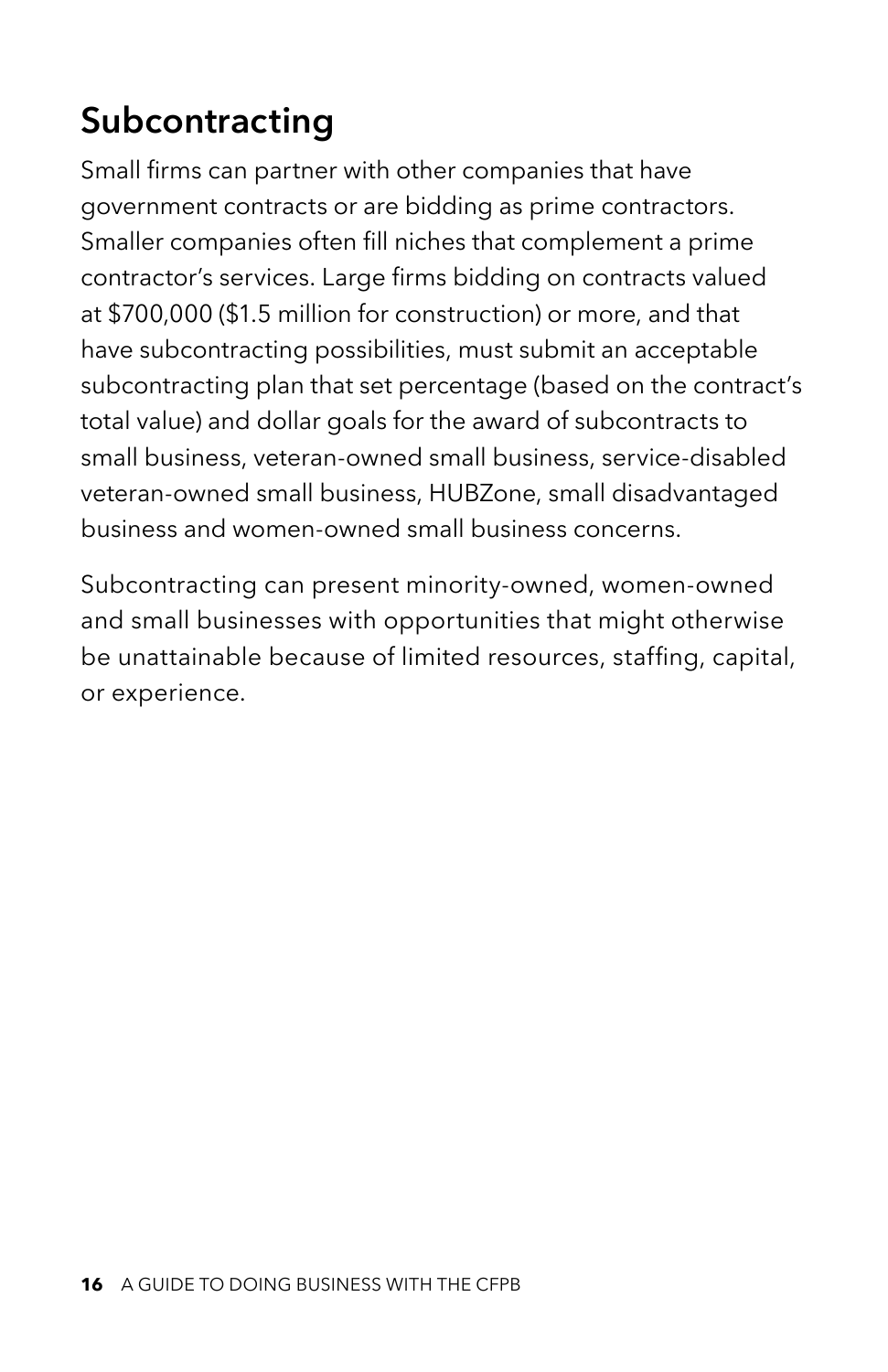# <span id="page-15-0"></span>Working with the federal government

Federal government contracts represent a tremendous sales and revenue opportunity for all businesses, but especially minority-owned, women-owned and small businesses because: the U.S. Government is the world's largest customer; it buys all types of products and services in both large and small quantities; and it is required by law to provide opportunities for minority-owned, women-owned and small businesses.

## **Definition of Minority-Owned and Women-Owned Businesses (MWOBs)\***

Includes both small and other than small businesses.

### Minority:

An individual who falls within one or more of the following race and ethnic categories: Hispanic or Latino, Black or African American, Native Hawaiian or Other Pacific Islander, Asian, and American Indian or Alaska Native.

### Minority-Owned Business:

- a. more than 50 percent of the ownership control is held by one (1) or more minority individuals; and
- b. more than 50 percent of the net profit or loss accrues to one (1) or more minority individuals.

<sup>\* 12</sup> CFR 4.62, Chapter I, Part 4, subpart D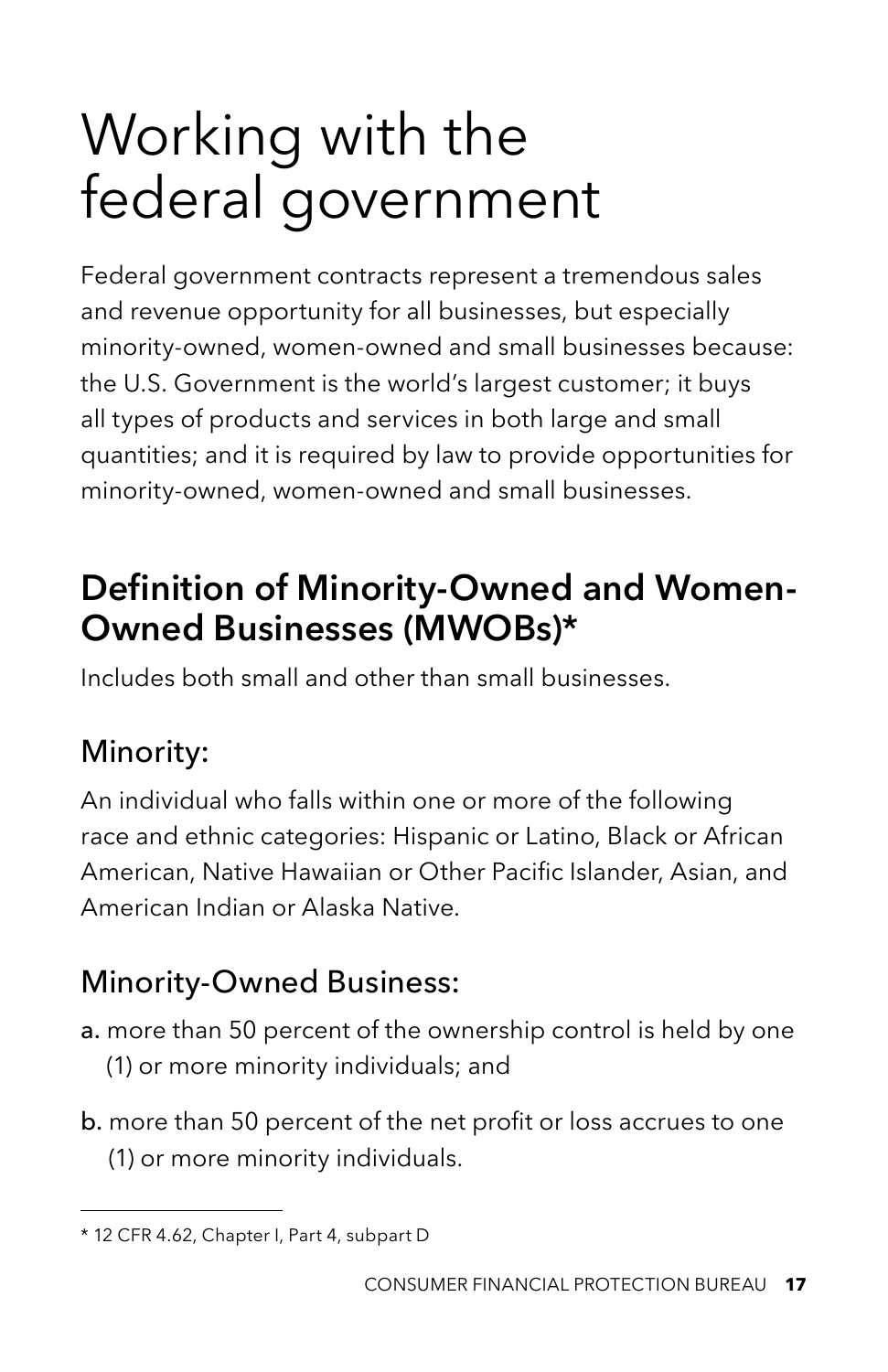#### <span id="page-16-0"></span>Women-Owned Business:

- a. More than 50 percent of the ownership or control is held by one (1) or more women;
- b. more than 50 percent of the net profit or loss accrues to one (1) or more women; and
- c. a significant percentage of senior management positions are held by women.

## **Definition of a small business**

A small business is a sole proprietorship, partnership, corporation, or other legal entity that meets the following criteria:

- Is organized for profit
- Has a place of business in the United States
- Makes a significant contribution to the U.S. economy by paying taxes or using American products, materials or labor
- Does not exceed the numerical size standard\* for its industry (see table below for commonly used services by the Bureau)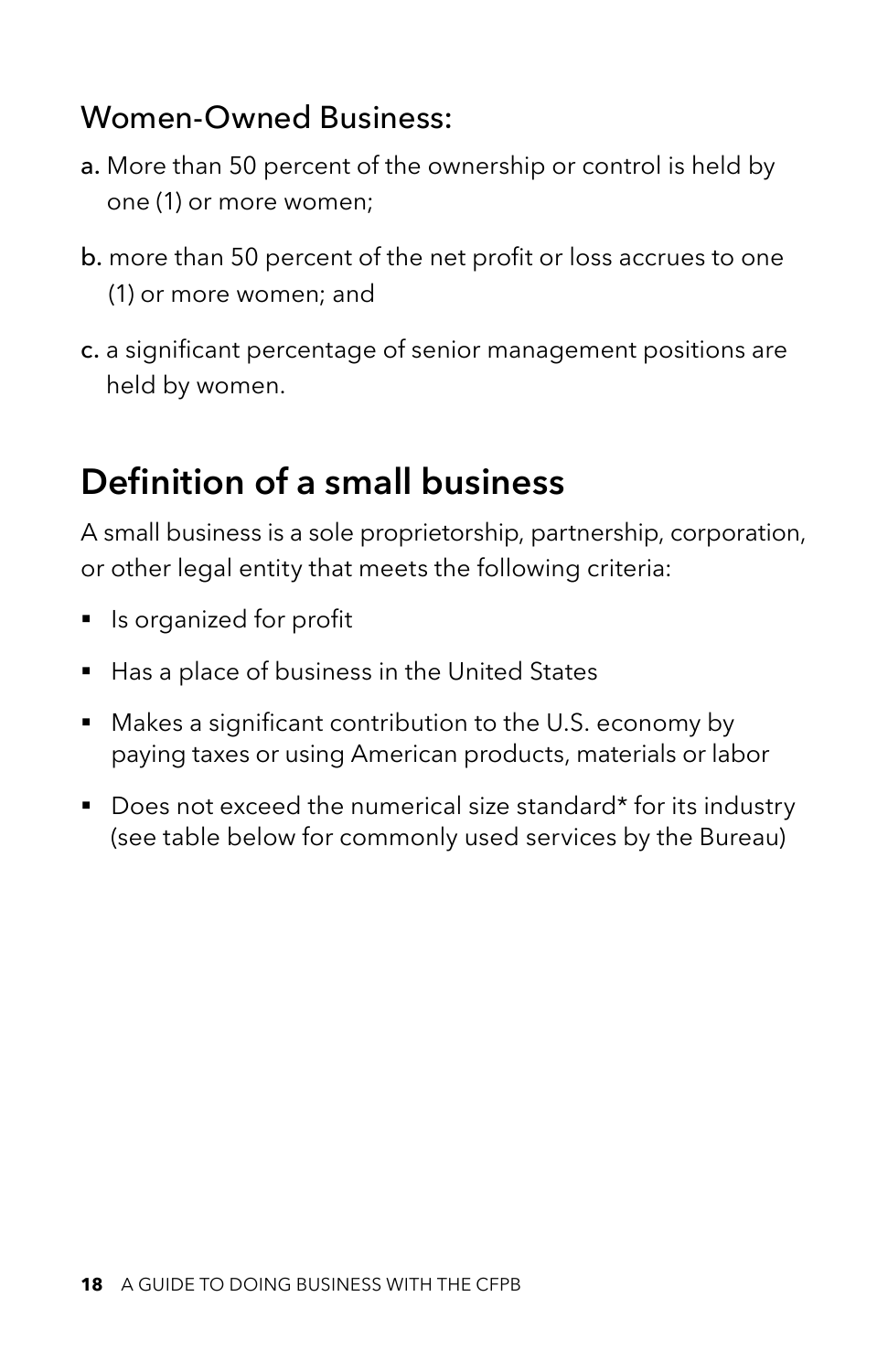#### <span id="page-17-0"></span>**CFPB's commonly used services**

| Industry group                                                                   | Size standard* |
|----------------------------------------------------------------------------------|----------------|
| Other computer related services (541519)                                         | \$27.5M        |
| All other information services (519190)                                          | \$27.5M        |
| Administrative management and general<br>management consulting services (541611) | \$15M          |
| Advertising agencies (541810)                                                    | \$15M          |
| Computer systems design services (541512)                                        | \$27.5M        |

Source: Small Business Administration

\* Size standards are based on revenues over a 3-year period or as a number of employees over a 12 month period.

A complete list of size standards can be found at http://www.sba.gov/sites/default/files/files/Size\_Standards\_Table.pdf.

## **Small business eligibility**

Under the Federal Acquisition Regulation (FAR), qualifying small businesses can receive preferences during the federal procurement process.

As mentioned previously, the CFPB and the other federal agencies establish annual goals for awarding contracts to small businesses. To help achieve these goals, the federal agencies use several preference programs authorized by the FAR. However, to be eligible for these programs, a firm must first demonstrate that it is considered a "small business" according to the FAR.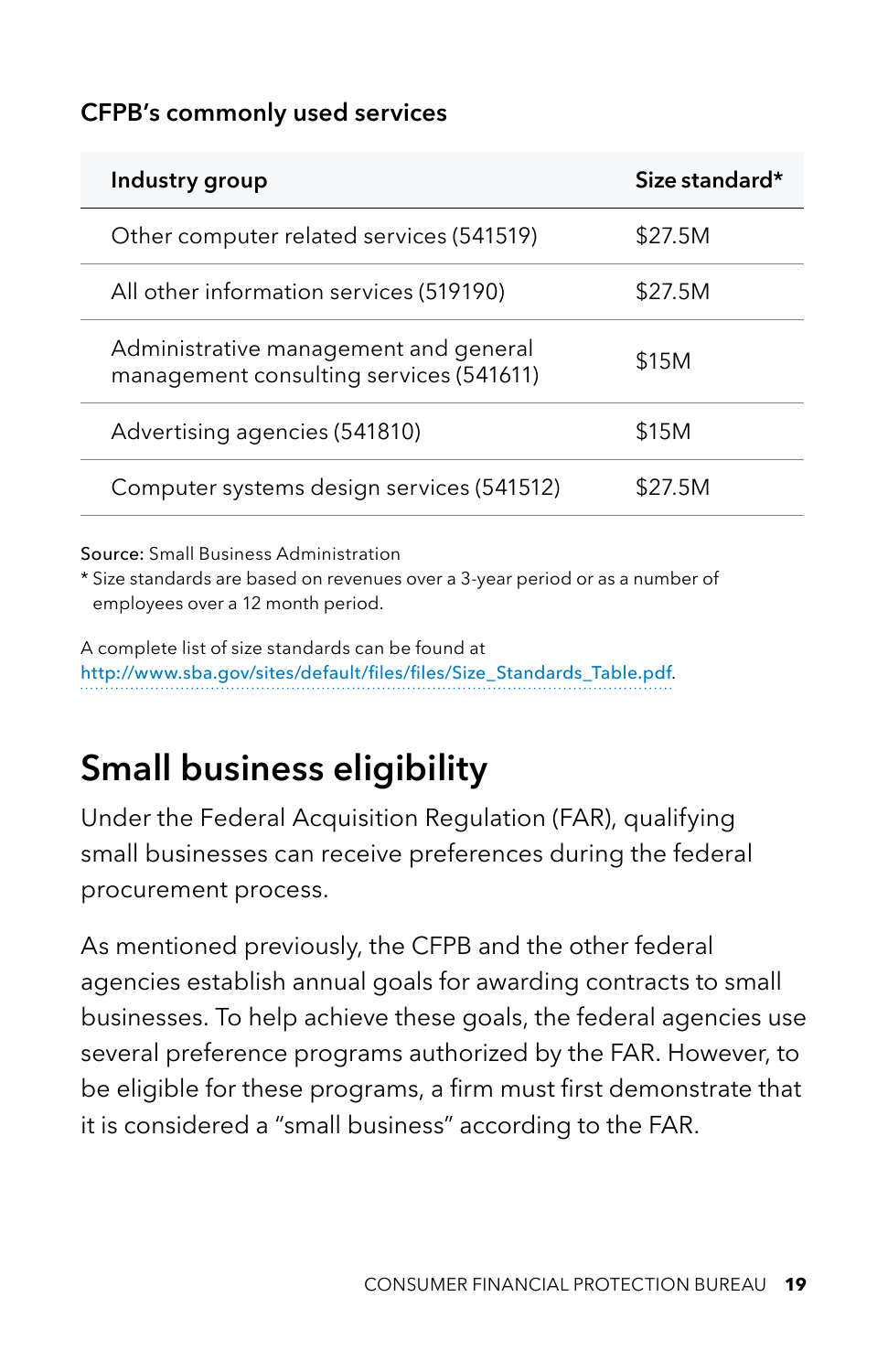#### <span id="page-18-0"></span> $\oslash$  What is the FAR?

Small businesses are highly encouraged to become familiar with the Federal Acquisition Regulation (FAR) before attempting to pursue federal contracts. The FAR is codified in Title 48 of the Code of Federal Regulations (CFR) and sets forth the requirements of contractors for selling to the government, as well as the rules for proposals and for the payment of invoices.

Part 19 of the FAR governs "Small Business Programs." This part describes programs giving preferences to small businesses to participate in federal procurements. You can read the FAR at [www.acquisition.gov/FAR/](http://www.acquisition.gov/FAR/).

## **Types of small businesses**

Small businesses owned by socially and economically disadvantaged individuals can qualify for additional preferences in federal procurement.

Government agencies are required by law to award a percentage of contracts to small businesses. Agencies also set procurement goals for small, disadvantaged, HUBZone, womanowned and service-disabled veteran-owned small businesses. To qualify as a small business under one of these socioeconomic categories, the company must fit the definitions set out by the Small Business Administration (SBA). These definitions are explained in the following pages.

## Small Disadvantaged Businesses (SDB)

A small disadvantaged business is a small business that is owned and operated by one or more people that is considered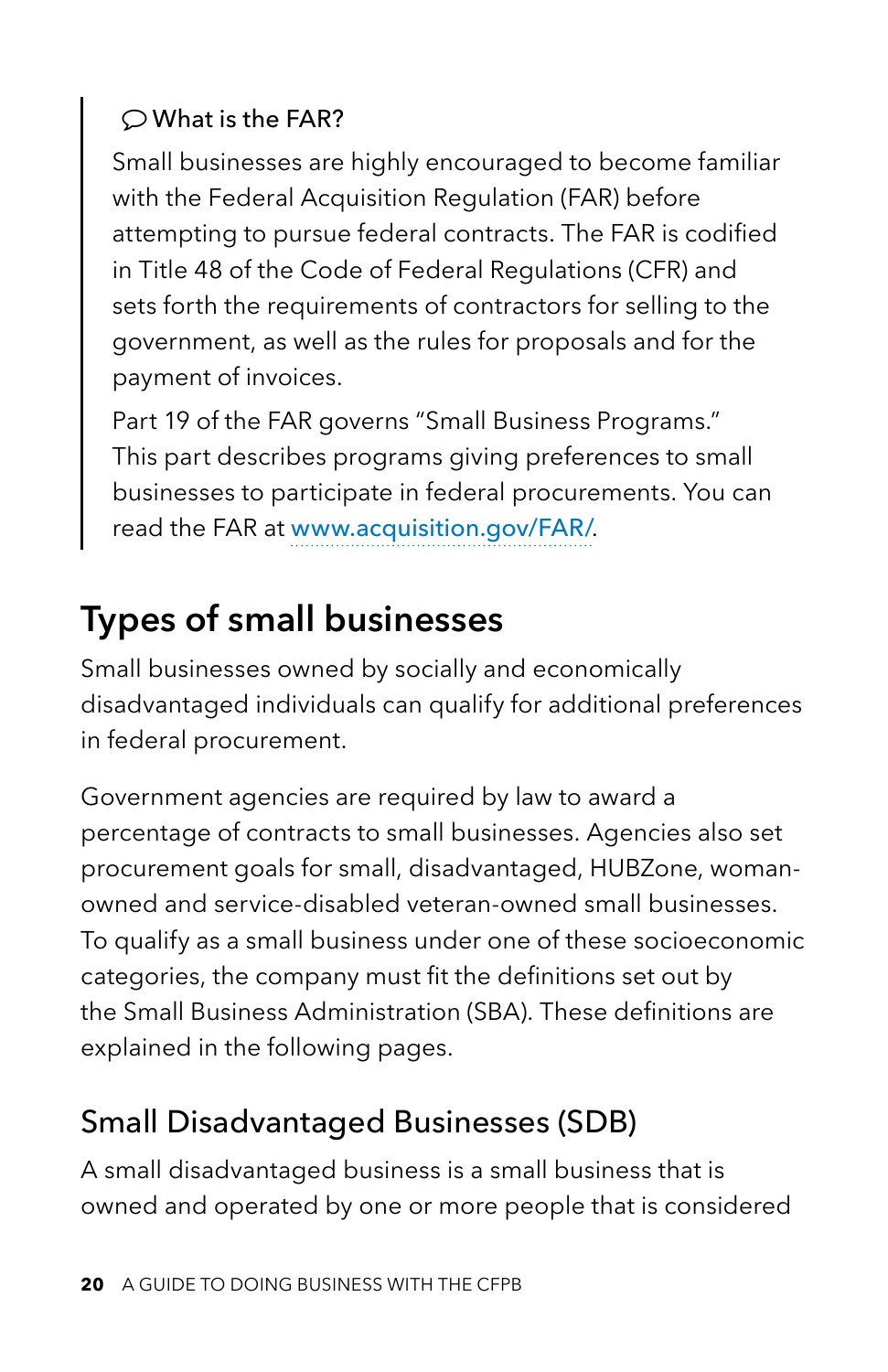socially and economically disadvantaged. An individual is considered "socially disadvantaged" if they have been subjected to prejudice or bias based on their racial or ethnic identity. Individuals are seen as "economically disadvantaged" if their ability to compete in the economy has been impaired due to diminished capital and access to credit.

Businesses self-certify that they are SDBs in order to make them eligible for benefits in federal procurement. There are three ways to become certified as an SDB:

- All firms that are current participants in the SBA's 8(a) Business Development Program are automatically deemed to be certified as SDBs
- Any firm may apply to the specific procuring agency stating they meet the eligibility standards of an SDB
- A procuring agency may accept a certification from another entity (e.g., a private certifying agency or a state or local government) that a firm qualifies as an SDB if the agency deems it appropriate.

African Americans, Native Americans, Hispanic Americans, Asian Pacific Americans and Subcontinent-Asian Americans are presumed to qualify. All individuals must have a net worth of less than \$750,000 excluding the equity of the business and primary residence.

### 8(a) Businesses

Some certified SDBs may also qualify for participation in the SBA's 8(a) Business Development Program. This program helps SDBs compete in the federal and private sectors.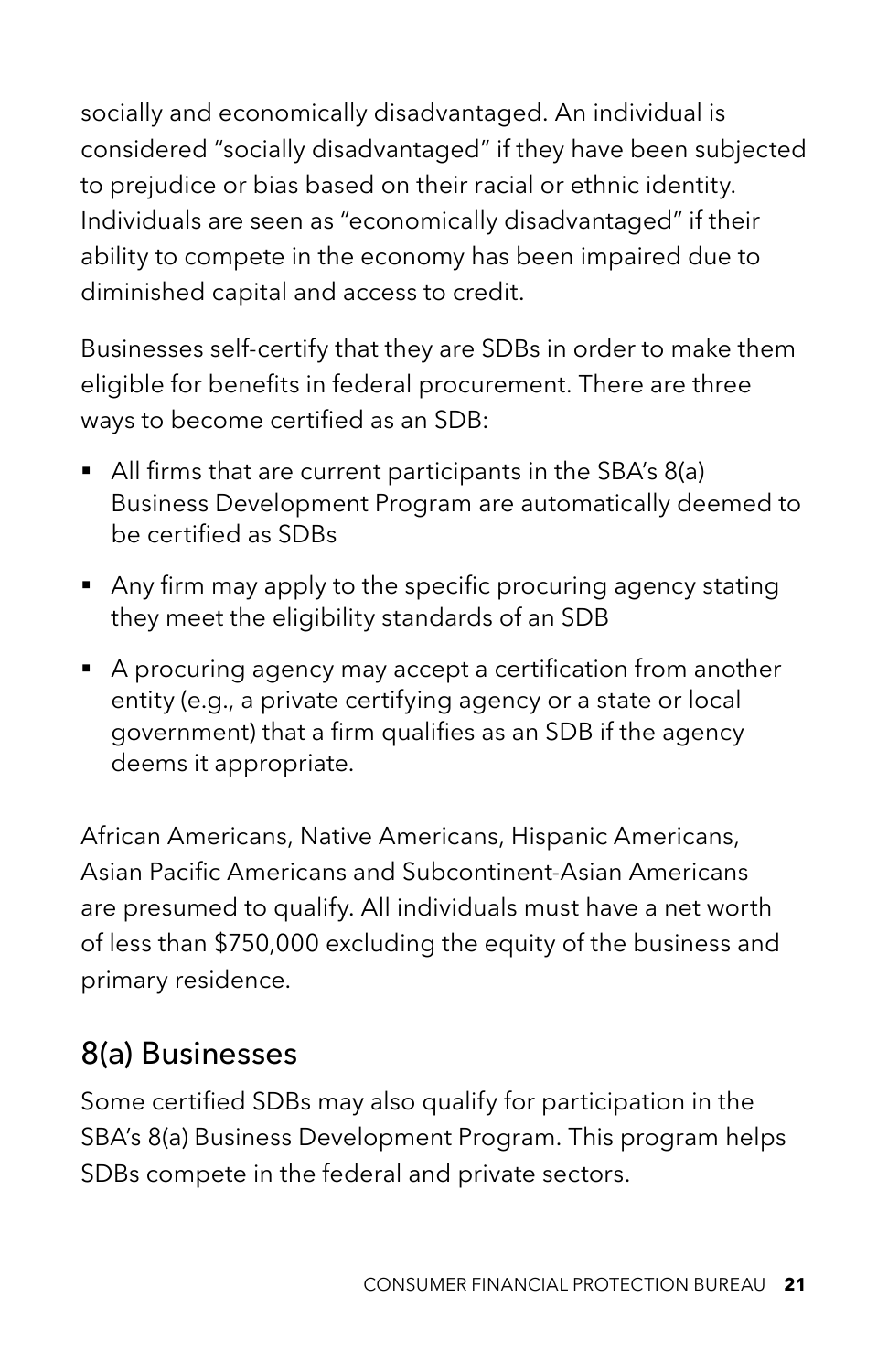The focus of the program is to provide business development support such as mentoring, business counseling, training, financial assistance, surety bonding, and other management and technical assistance.

The major advantage of this program is that it allows the government to contract, on a noncompetitive basis, up to \$4 million per contract (\$7M for manufacturing) with 8(a) certified firms. Businesses must meet eligibility requirements established by the SBA each year [www.sba.gov/contracting/government](http://www.sba.gov/contracting/government-contracting-programs/8a-business-development-program/eligibility-)[contracting-programs/8a-business-development-program/](http://www.sba.gov/contracting/government-contracting-programs/8a-business-development-program/eligibility-) [eligibility-requirements](http://www.sba.gov/contracting/government-contracting-programs/8a-business-development-program/eligibility-).

### Women-Owned Small Businesses (WOSB)

A women-owned small business is a small business that meets the following two conditions:

- At least 51 percent owned by one or more women, or, in the case of any publicly owned business, at least 51 percent of the stock is owned by one or more women
- Management and daily business operations are controlled by one or more women

Small businesses can self-certify with supporting documents or receive third-party certification with supporting documents.

### Historically Underutilized Business Zone (HUBZone) businesses

The HUBZone program stimulates economic development and creates jobs in urban and rural communities by providing federal contracting preferences to small businesses. These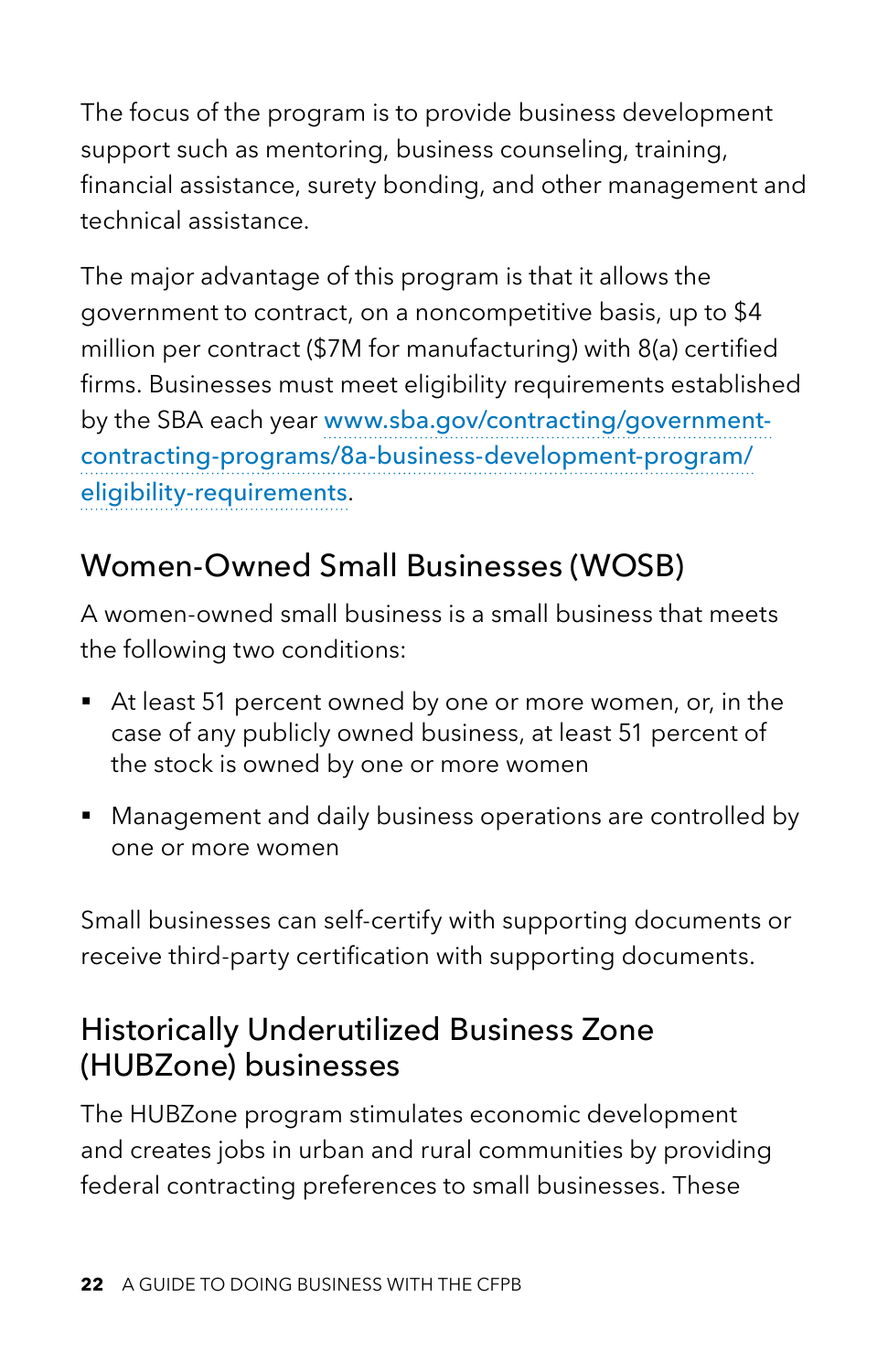preferences go to small businesses that obtain HUBZone certification from the SBA.

To receive this certification, the firm must fill out an application that demonstrates that the firm meets the following criteria:

[www.sba.gov/contracting/government-contracting-programs/](https://www.sba.gov/contracting/government-contracting-programs/hubzone-program) [hubzone-program](https://www.sba.gov/contracting/government-contracting-programs/hubzone-program)

- It is a small business by SBA standards
- It is owned and controlled at least 51 percent by U.S. citizens, a Community Development Corporation, an agricultural cooperation, or an Indian tribe
- Its principal office is located within a HUBZone, which includes lands considered "Indian Country" and military facilities closed by the Base Realignment and Closure Act
- At least 35 percent of its employees reside in a HUBZone

In addition to determining which businesses are eligible to receive HUBZone contracts, the SBA maintains a listing of qualified HUBZone small businesses that federal agencies can use to locate vendors. See the Dynamic Small Business Search (DSBS), http://dsbs.sba.gov/dsbs/search/dsp\_searchhubzone.cfm.

#### Service-Disabled Veteran-Owned Small Businesses (SDVOSB)

To qualify as a SDVOSB, a business must be at least 51 percent owned by one or more service-disabled veterans. If a veteran has a permanent service-connected disability and the firm is run by a spouse or permanent caregiver, the firm can still qualify for this status.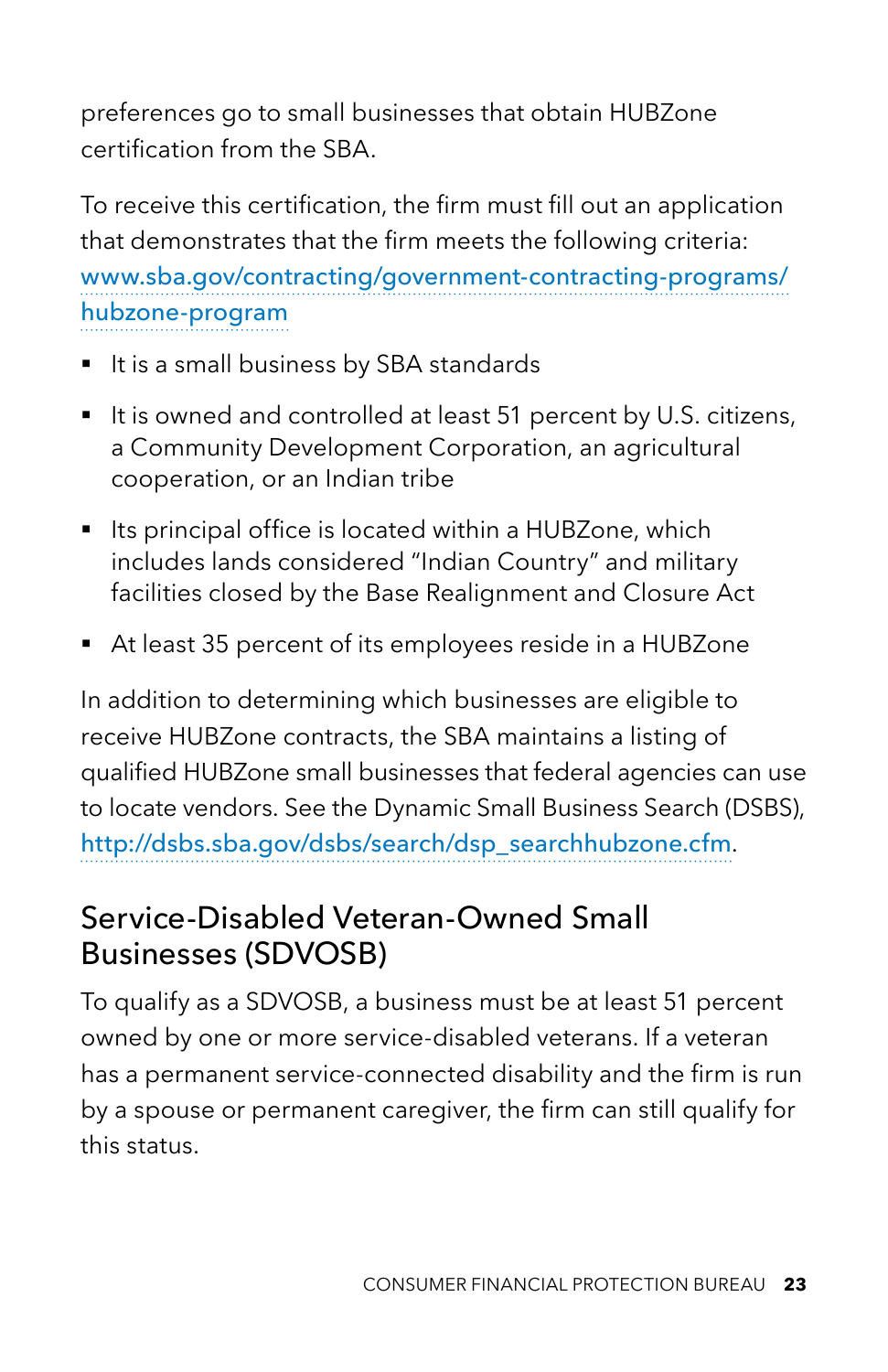As with small businesses in general, the SBA places the responsibility for certifying whether a business is a SDVOSB on the firm itself. To qualify as a SDVOSB, the firm must self-certify that

- At least 51 percent of the business is owned by one or more service-disabled veterans
- Management and daily business operations are controlled by one or more service-disabled veterans.

Self-certification for SDVOSBs can be supported by presenting a Defense Department Form 214 which states the owner has a service-connected disability and a letter from the U.S. Department of Veteran Affairs (VA).

Contracts are awarded through a sole-source or set-aside based on competition restricted to SDVOSBs (outlined in FAR 19.1405 and 19.1406).

### Veteran-Owned Small Businesses (VOSB)

To qualify as a Veteran-Owned Small Business, a business must be:

- At least 51 percent owned by one or more eligible veterans
- § Or, in the case of any publicly owned business, at least 51 percent of the stock is owned by one or more veterans and whose management and daily business operations are controlled by such veterans.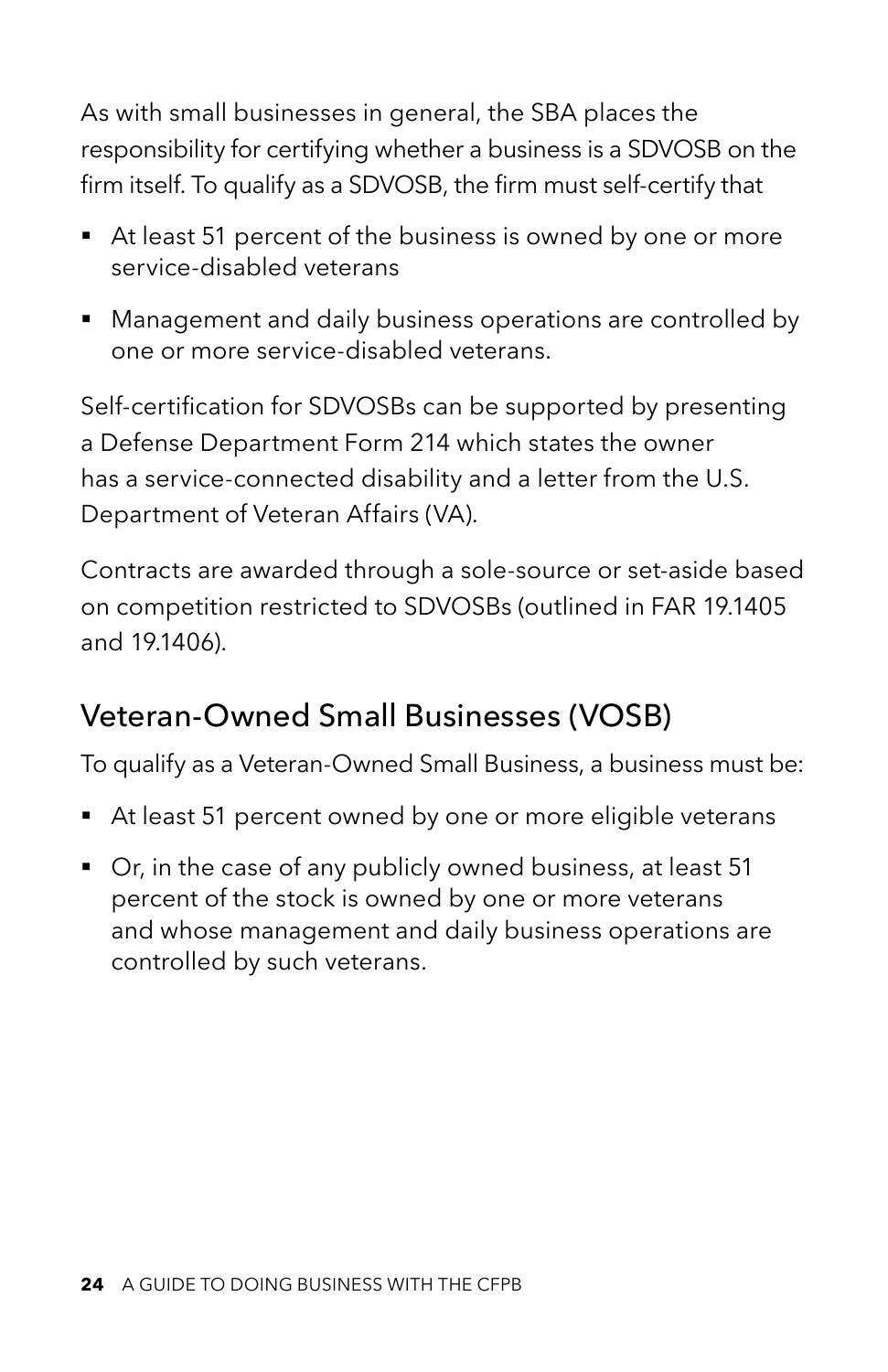#### **Certification requirements for different business types**

| Type of<br>business                                  | <b>Entity responsible</b><br>for certification | Certification<br>procedure                                                                            |
|------------------------------------------------------|------------------------------------------------|-------------------------------------------------------------------------------------------------------|
| MWOBs,<br>including, but<br>not limited to,<br>small | Self-certification                             | Register on SAM<br>Register with CFPB<br>OMWI                                                         |
| General small<br>business                            | Self-certification                             | Register on SAM<br>Register on SBA's<br>Dynamic Small<br><b>Business Search (DSBS)</b>                |
| SDB, 8(a)<br><b>HUBZone</b>                          | <b>SBA</b>                                     | Complete application<br>form on SBA                                                                   |
| <b>WOSB</b>                                          | Self-certification*                            | Register on SAM<br>Register on SBA's<br>Dynamic Small<br><b>Business Search (DSBS)</b>                |
| <b>SDVOSB</b>                                        | Self-certification                             | Be able to produce<br>DD Form 214 if<br>contested, as well as<br>receive disability rating<br>from VA |

\*WOSBs may self-certify or elect to use the services of these SBA-approved Third Party Certifiers to demonstrate eligibility.

SAM: System for Award Management ([www.sam.gov/portal/SAM/#1](http://www.sam.gov/portal/SAM/#1)) El Paso Hispanic Chamber of Commerce ([www.elpaso.org](http://www.elpaso.org/))† National Women Business Owners Corporation ([www.nwboc.org/](http://www.nwboc.org/))† Minority Business Enterprises (MBEs) ([www.nmsdc.org/mbes/what-is-an-mbe](http://www.nmsdc.org/mbes/what-is-an-mbe))

† Small Business Enterprises (SBEs)-Not directly covered by OMWI outreach; covered by the nongovernmental websites in this document are provided for informational purposes only and do not represent the official views of the CFPB or other Federal government agencies.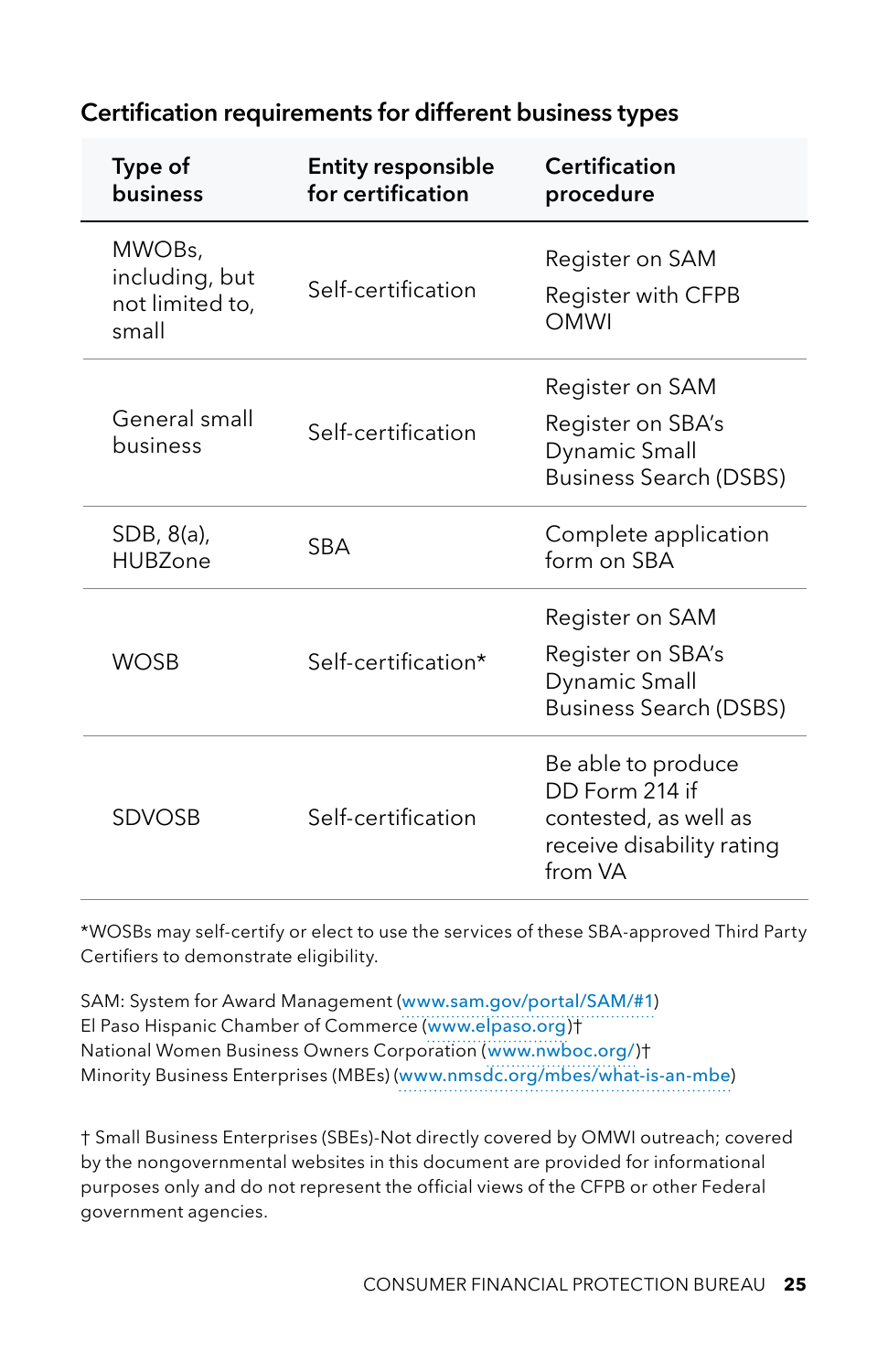## <span id="page-24-0"></span>**Contracting with the federal government**

To become eligible for a small business preference, a firm must:

### 1. Obtain a DUNS identification number

DUNS stands for Data Universal Numbering System. It is a system developed and regulated by Dun & Bradstreet (D&B) and is recognized as a universal standard for identifying and tracking over 100 million businesses worldwide. To get a DUNS number, contact D&B at (888) 814-1435 or visit www.dnb.com/us.

### 2. Register on the System for Award Management (SAM)

Businesses are required to register on SAM so they can do business with the federal government. They can also update or renew their entity registration, check status, and search for an entity registration and exclusion records.

### 3. If applicable, register with the Small Business Administration's (SBA) Dynamic Small Business Search (DSBS) page via SAM.gov

The SBA is a United States government agency that provides support to entrepreneurs and small businesses. More details about these steps can be found in the following pages.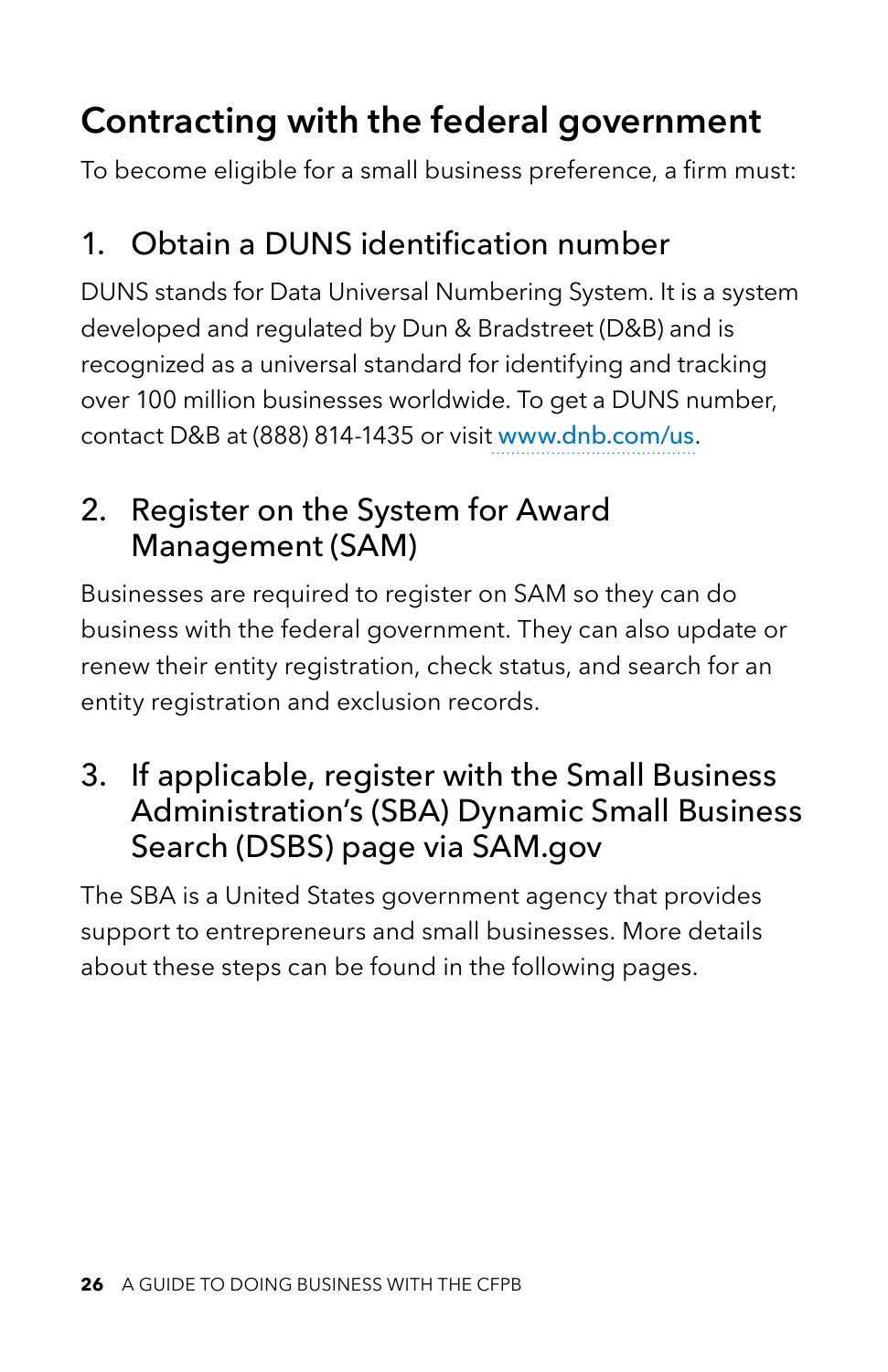### **The CFPB proposal process for contracting opportunities**

Follow the four high-level steps below to start the proposal process for responding to CFPB contracting opportunities:

| 1. Register | Register with the System for Award Management<br>(SAM) and Small Business Administration, if<br>applicable                                                                                                                                          |
|-------------|-----------------------------------------------------------------------------------------------------------------------------------------------------------------------------------------------------------------------------------------------------|
| 2. Identify | Identify your company based on any<br>applicable minority-owned, women-owned<br>or small business categories including small<br>disadvantaged, women-owned, service-<br>disabled veteran-owned, and/or historically<br>underutilized business zones |
| 3. Contact  | Contact the Office of Procurement, CFPB<br>procurement@cfpb.gov and OMWI, CFPB_<br>omwi@cfpb.gov, to introduce your company<br>and its business capabilities                                                                                        |
| 4. Respond  | View fbo.gov and respond to a CFPB request<br>for information, proposal, or quotation.                                                                                                                                                              |

#### æ **Register with SBA and SAM**

Gain eligibility on contract vehicles through the General Services Administration (GSA) Federal Supply Schedule (FSS) and National Aeronautics and Space Administration (NASA) Solutions for Enterprise-Wide Procurement (SEWP).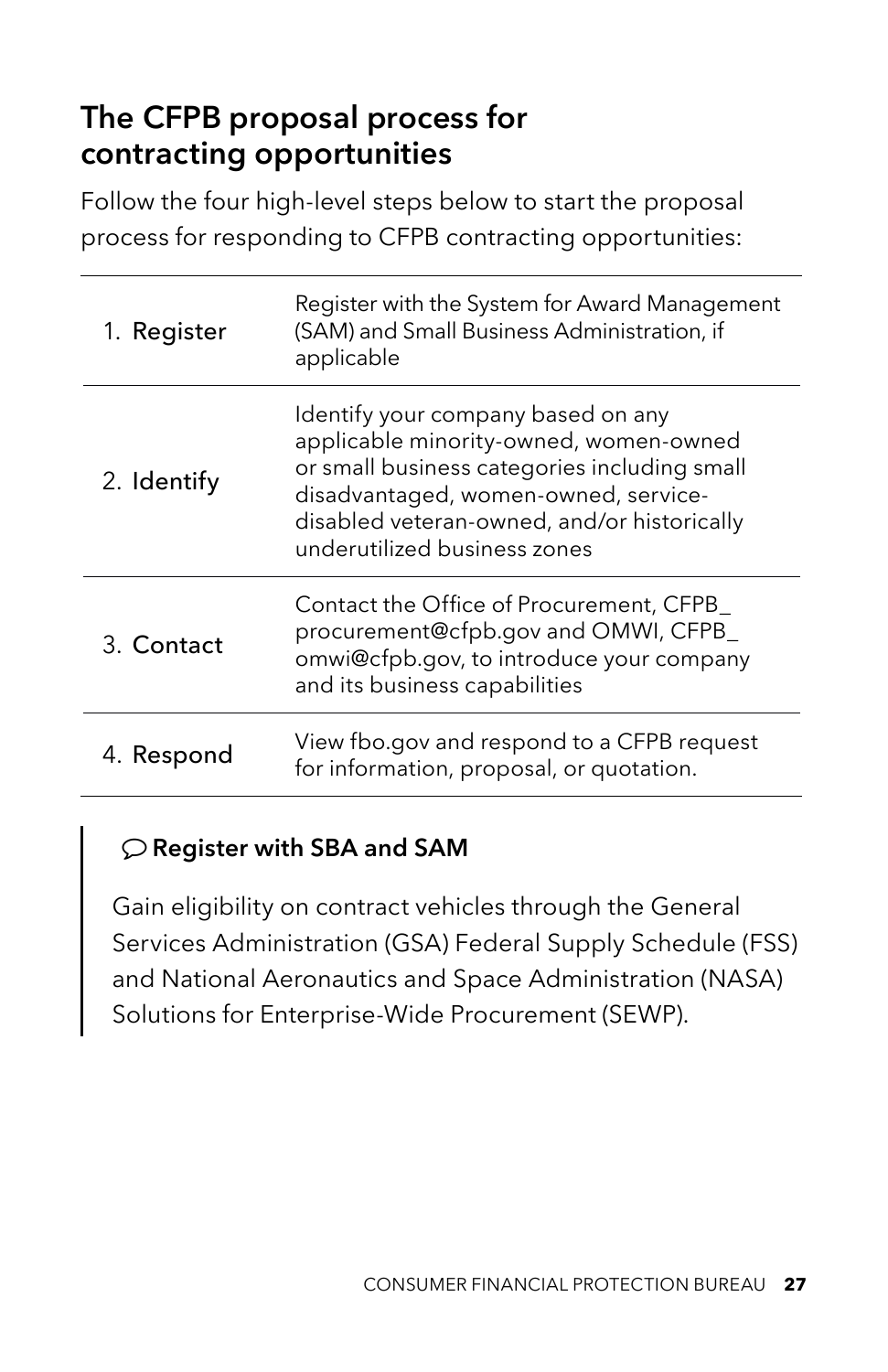## <span id="page-26-0"></span>**Registering with SAM**

All government contractors must be registered on the System for Award Management (SAM).

### How to register

To register at http://www.sam.gov/portal/public/sam you will need the following information:

- Obtain a Data Universal Number System (DUNS) Number from http://fedgov.dnb.com/webform
- Obtain a Federal Tax ID Number, Employer ID Number (EIN), and Taxpayer ID Number (TIN) from http://www.irs.gov
- Identify NAICS code(s) based on business capabilities at http://www.census.gov/eos/www/naics
- Provide a bank account number and routing number for electronic payments

## **Competing for a GSA FSS contract**

Your business is eligible to obtain a GSA Federal Supply Schedule (FSS) contract once you have registered with SAM.

#### How to register

To register at http://www.gsa.gov/gettingonschedule you will need the following information:

- Get a DUNS Number from http://fedgov.dnb.com/webform
- Complete the Readiness Assessment for Prospective Offerors at www.vsc.gsa.gov/RA/ReadinessAssessment.pdf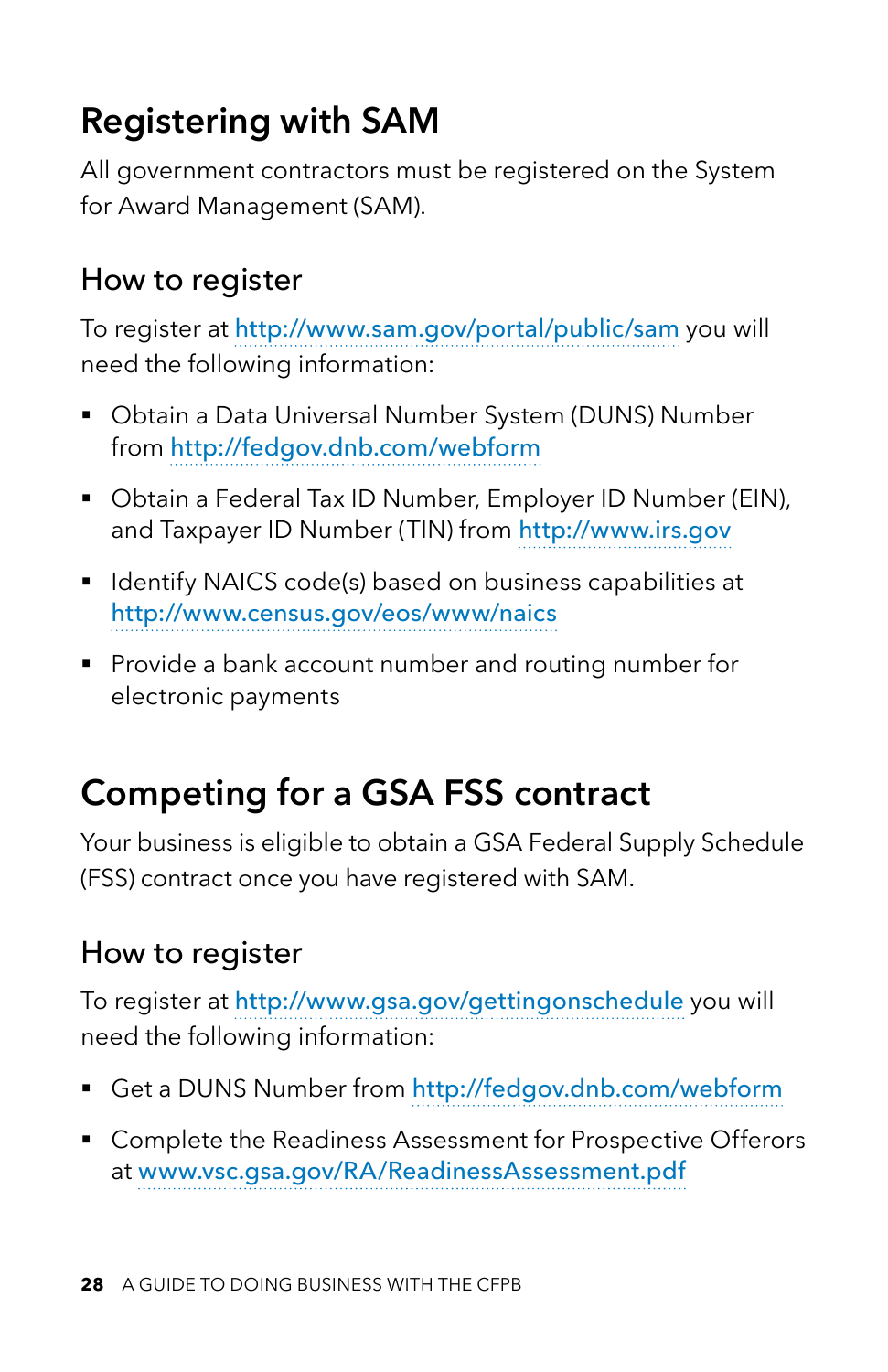- <span id="page-27-0"></span>■ Update your Past Performance Evaluation - Register with Open Ratings and provide contact information for 6 to 20 of your customers www.ppereports.com
- Compete for a GSA FSS contract and then respond to a solicitation

## **Becoming a SEWP prime contract holder or subcontractor**

If you offer information technology products and product based services, becoming a SEWP prime contract holder or a subcontractor is highly encouraged.

### About SEWP

Solutions for Enterprise-Wide Procurement (SEWP) is a Government-Wide Acquisition Contract (GWAC) comprised of a set of pre-competed firm-fixed-price contracts.

It is managed by the National Aeronautics and Space Administration (NASA) and authorized by the U.S. Office of Management and Budget (OMB).

The current SEWP V period of performance ends 30 April 2025 and no new prime contract holders will be added until the new competition. However, current prime contract holders may add new subcontractors during the current period of performance. Contact a prime contract holder directly for more information (see [www.sewp.nasa.gov/sewp5public/contractholders#/](https://www.sewp.nasa.gov/sewp5public/contractholders#/contractholderslist) [contractholderslist](https://www.sewp.nasa.gov/sewp5public/contractholders#/contractholderslist)).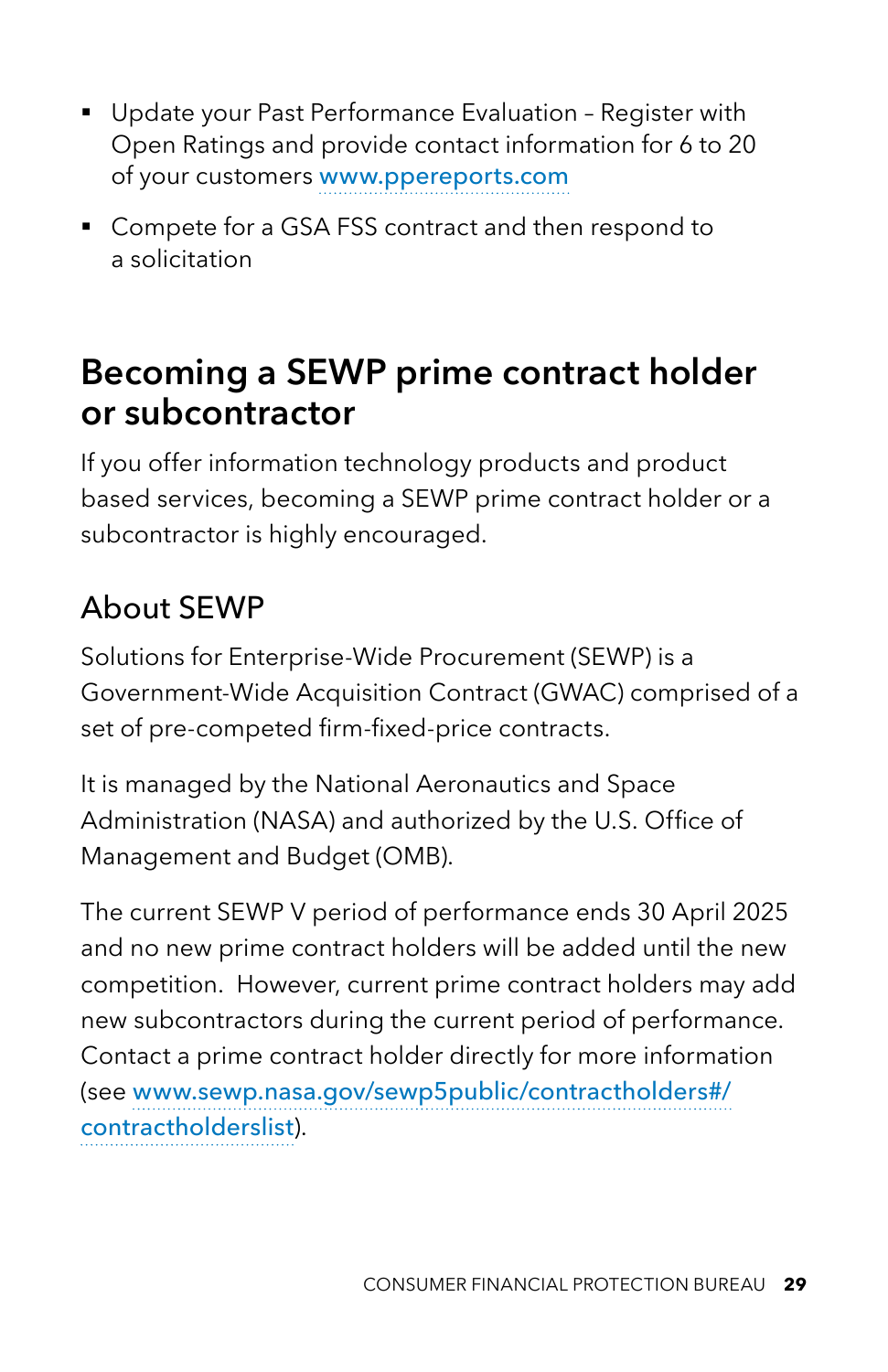# <span id="page-28-0"></span>Tips for doing business with the CFPB

- 1. Familiarize yourself with the Bureau, its objectives and goals, and its commonly used products and services (including their NAICS codes).
- 2. Research NAICS codes and determine which one(s) apply to your business.
- 3. A firm can qualify as a business concern or qualify for a business concern program, but know which business concern(s) your firm can qualify for (i.e. minority-owned, women-owned and/or small business concerns – SDB, WOSB, etc.), and consider taking any required steps to document your qualifications.
- 4. Update your business profile and past performance information on SAM and the SBA's Dynamic Small Business Search (DSBS) database.
- 5. Consider taking steps to get on GSA Federal Supply Schedule(s) applicable to your business.
- 6. Routinely check FedBizOpps and the CFPB website for opportunities.
- 7. Contact the CFPB's Office of Procurement, CFPB [Procurement@cfpb.gov](mailto:CFPB_Procurement%40cfpb.gov?subject=) or OMWI, [CFPB\\_OMWI@cfpb.gov](mailto:CFPB_OMWI%40cfpb.gov?subject=).
- 8. Be responsive to requests for additional information.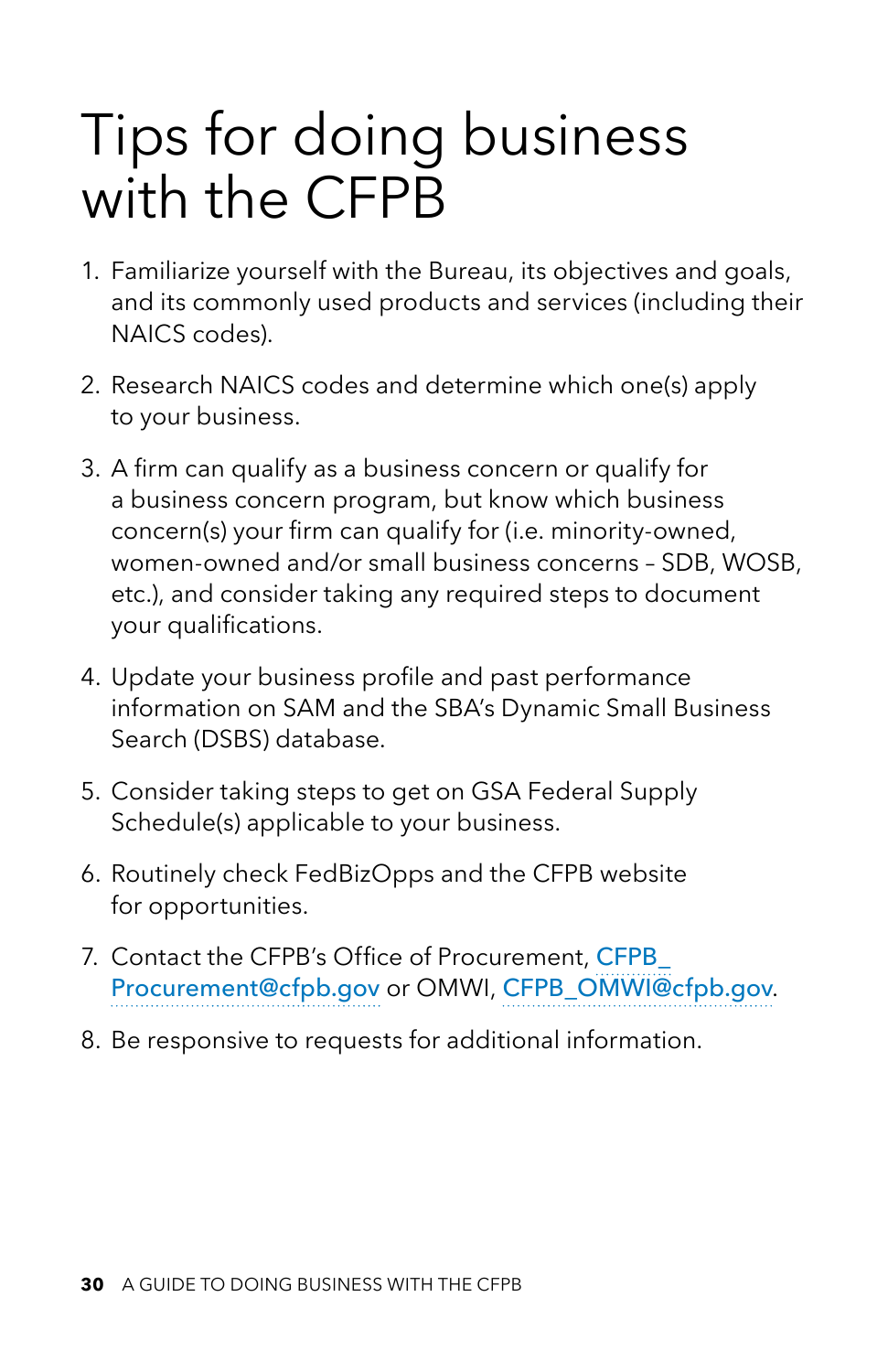## <span id="page-29-0"></span>**Additional resources**

| Organization                                                          | Website                                           |
|-----------------------------------------------------------------------|---------------------------------------------------|
| U.S. Department of Commerce:<br>BusinessUSA                           | www.business.usa.gov                              |
| U.S. General Services<br>Administration                               | www.gsa.gov                                       |
| U.S. Department of Treasury:<br><b>Small Business Lending</b>         | www.treasury.gov/osdbu                            |
| U.S. Department of Veteran's Affairs                                  | www.va.gov                                        |
| <b>Small Business Administration</b>                                  | www.sba.gov                                       |
| <b>Small Business Counseling</b>                                      | www.score.org <sup>+</sup>                        |
| <b>Minority Business Development</b><br>Agency                        | www.mbda.gov                                      |
| US Women's Chamber<br>of Commerce                                     | www.uswcc.org <sup>+</sup>                        |
| <b>Women's Business Enterprise</b><br>National Council (WBENC)        | wbenc.org†                                        |
| <b>SBA's Dynamic Small Business</b><br>Search (DSBS)                  | dsbs.sba.gov/dsbs/search                          |
| <b>CFPB Supplier Diversity</b>                                        | CFPB_OMWI@cfpb.gov                                |
| <b>Government Contracting</b><br>Classroom                            | www.sba.gov/<br>gcclassroom                       |
| <b>Contract Responsibilities</b>                                      | www.sba.gov/content/<br>contract-responsibilities |
| <b>DLA Procurement Technical</b><br><b>Assistance Centers (PTACs)</b> | www.dla.mil/HO/<br>SmallBusiness/PTAP.aspx        |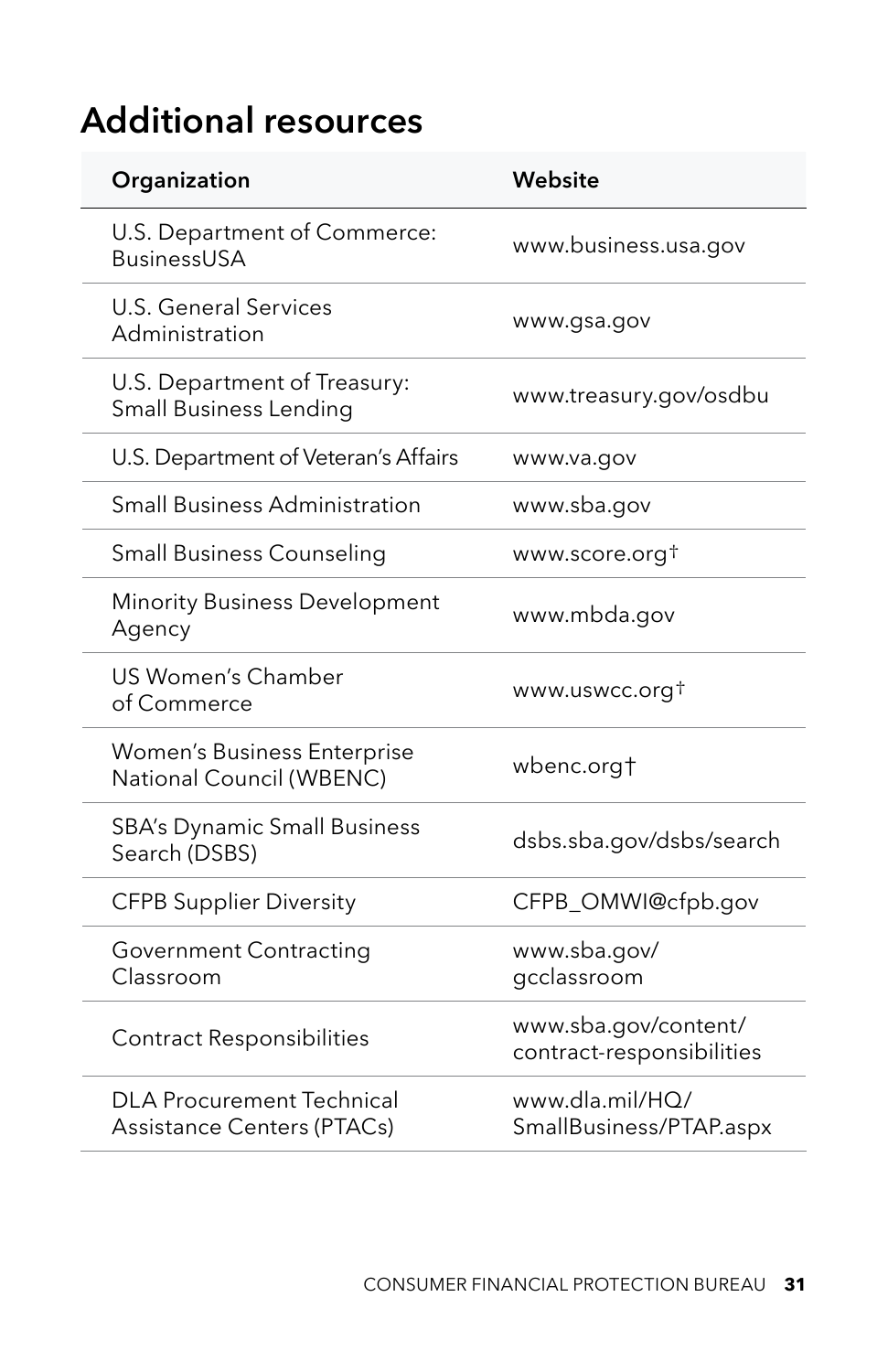#### A GUIDE TO DOING BUSINESS WITH THE CFPB